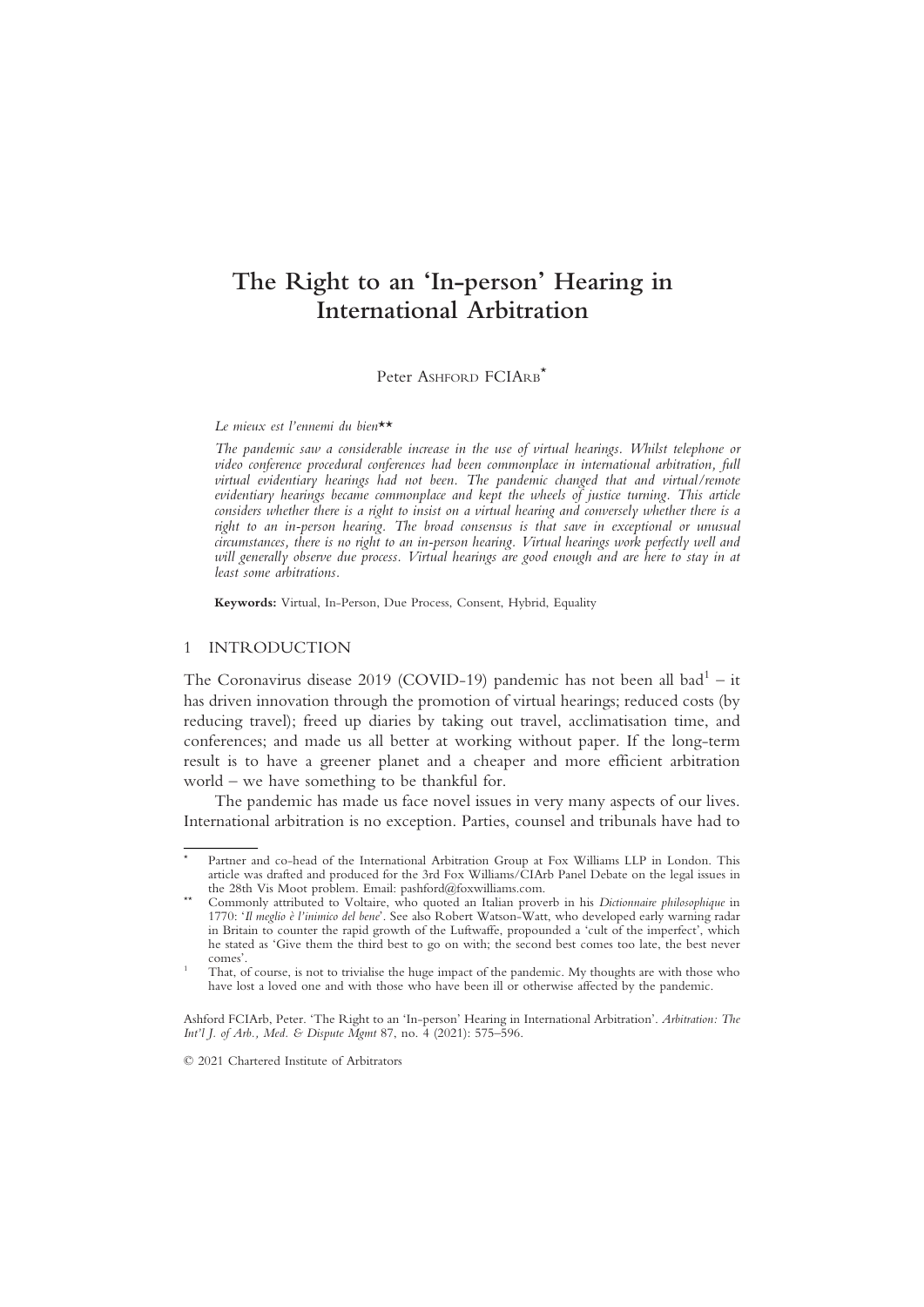adapt to the new reality of conducting international arbitration proceedings in the face of travel restrictions and social distancing measures. One particular issue is whether hearings that cannot be held in-person can and should be heard remotely.

Many steps in the process of an international arbitration are done remotely nowadays. This is true for all communications including filing the Request (which are done electronically/online), as well as constituting the tribunal; all filings, submissions or briefs are electronic (perhaps also with a paper copy) and all or many of the procedural steps are undertaken by telephone or video conference. The essential issue is whether a party (or the parties) can insist upon a hearing on the merits to be in-person. There is no doubt that there have been very many successful virtual merits hearings, and parties, counsel and tribunals have rapidly assimilated the technology and introduced protocols to ensure efficiency and due process: necessity truly has been the mother of invention (or perhaps more strictly, innovation).

A virtual hearing is a hearing conducted by means of communication technology to simultaneously connect participants from two or more physical locations. This includes the now ubiquitous Zoom2 call, allowing multiple locations to interact simultaneously by both video and audio transmission. As mentioned above, the concept of remote or virtual hearings ('virtual hearings') is not a new phenomenon in international arbitration. Not only in pre-pandemic times were most case management conferences and some procedural hearings conducted virtually, so were merits hearings in certain cases. For instance, virtual hearings are often used in expedited and emergency arbitrator proceedings. Indeed, ICSID announced that the majority of its hearings in 2019 were held by videoconference.<sup>3</sup>

Moreover, it was not uncommon for certain witnesses or experts to give their evidence virtually and by video-link. Similarly, some aspects of a merits hearing might be in-person and others virtual. For example, (some, or all, of the) evidence might be in-person and closing oral submissions might be virtual.

#### 2 THE LEGAL/RULES FRAMEWORK

The permissibility of a virtual hearing depends on the applicable legal and contractual framework, in particular the law of the seat of the arbitration and the agreement to arbitrate (including any arbitration rules incorporated).

So far as I am aware, no national law or institutional rules expressly impose or prohibit virtual hearings. Rather, to the extent that laws or institutional rules contain specific provisions on virtual hearings, they do so in permissive terms.

<sup>&</sup>lt;sup>2</sup> Other platforms are, of course, available.<br><sup>3</sup> ICSID, A Brief Guide to Online Hearings at ICSID (24 Mar. 2020), https://icsibidworldbank.org/ news-and-events/news-releases/brief-guide-online-hearings-icsid.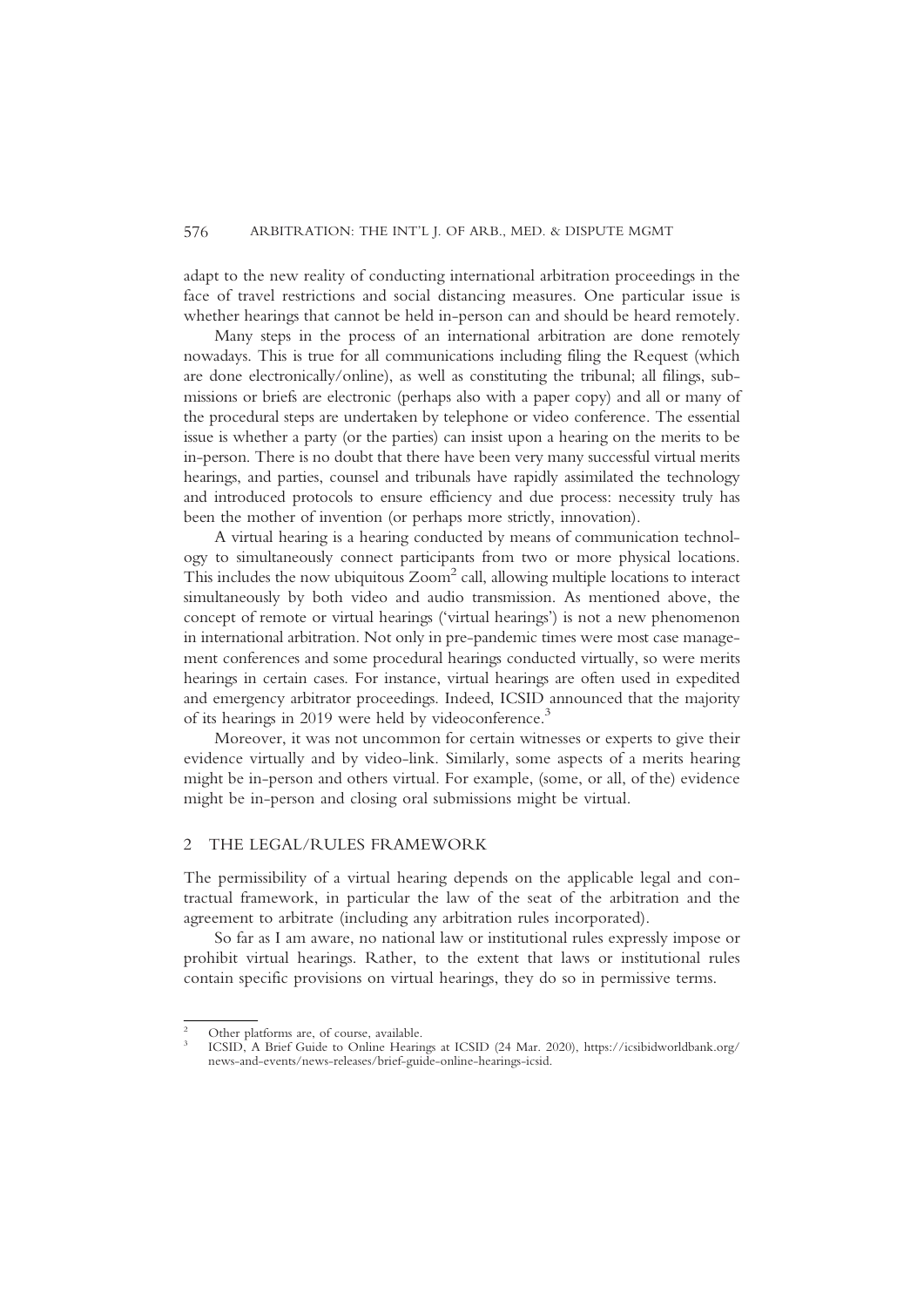For example, Article 1072b(4) of the Dutch Civil Procedure Code provides that 'filnstead of a personal appearance of a witness, an expert or a party, the arbitral tribunal may determine that the relevant person have direct contact with the arbitral tribunal and, insofar as applicable, with others, by electronic means, … '

Most national arbitral laws typically provide that, absent any agreement by the parties, the arbitral tribunal may 'conduct the arbitration in such manner as it considers appropriate<sup>,4</sup> and 'decide all procedural and evidential matters'<sup>5</sup> or 'determine [the procedure] to the extent necessary, either directly or by reference to a statute or to rules of arbitration'.<sup>6</sup>

Similarly, Article 19.2 of the London Court of International Arbitration (LCIA) Rules 2020 provides: '[t]he Arbitral Tribunal shall have the fullest authority under the Arbitration Agreement to establish the conduct of a hearing, including its  $[\ldots]$  form [...]', specifying that '[a]s to form, a hearing may take place by video or telephone conference or in person (or a combination of all three)'.<sup>7,8</sup>

Some other rules contemplate specific aspects of virtual hearings being conducted virtually, for example, Article 28(2) of the SCC Rules provides: 'The case management conference may be conducted in person or by any other means'. There is no similar provision in Article 32 regarding hearings. $9$  This gives the potential for the argument that virtual hearings are not permitted (absent agreement), except in those situations specifically provided for. That would be answered by the wide discretion afforded to tribunals to manage and organise proceedings efficiently and in their discretion.

# 3 A RIGHT TO A HEARING

A party's right to a hearing is a fundamental right. Indeed, many national laws and institutional rules contain provisions to that effect, specifying either that a party may request a hearing,<sup>10</sup> or that the arbitration cannot be conducted on a documents-

<sup>&</sup>lt;sup>4</sup> UNCITRAL Model Law, Art. 19(2).<br><sup>5</sup> English Arbitration Act. § 34(1).<br><sup>6</sup> Swiss Private International Law Act, Art. 182(2).<br><sup>7</sup> Interestingly, this is the same language as in the 2014 Rules.<br><sup>8</sup> Article 24.4 of the ICC meeting in person, by video conference, telephone or similar means of communication. In the absence of an agreement of the parties, the arbitral tribunal shall determine the means by which the conference will be conducted'. And Art. 26.1 provides 'The arbitral tribunal may decide, after consulting the parties, and on the basis of the relevant facts and circumstances of the case, that any hearing will be conducted by physical attendance or remotely by videoconference, telephone or other appropriate means of communication'. As to hearings, this was a change from the previous 2017 ICC Rules which provided: 'When a hearing is to be held, the arbitral tribunal, giving reasonable notice, shall summon the parties to appear before it on the day and at the place fixed by it'.

given reasonable notice, shall summon the parties to appear before it on the provides that witnesses and experts may<br>be heard remotely, but contains no similar provision for other aspects of hearings, such as submissions.

be heard remotely, but contains no similar provision for other aspects of hearings, such as submissions. <sup>10</sup> For national laws, see e.g., German Civil Procedural Code (ZPO), § 1047(1); Swedish Arbitration Act, § 24(1). See also Arbitration Law of the People's Republic of China, Art. 47. For institutional arbitration rules, see e.g., SCC Rules, Art. 32(1); UNCITRAL Rules, Art. 17(3).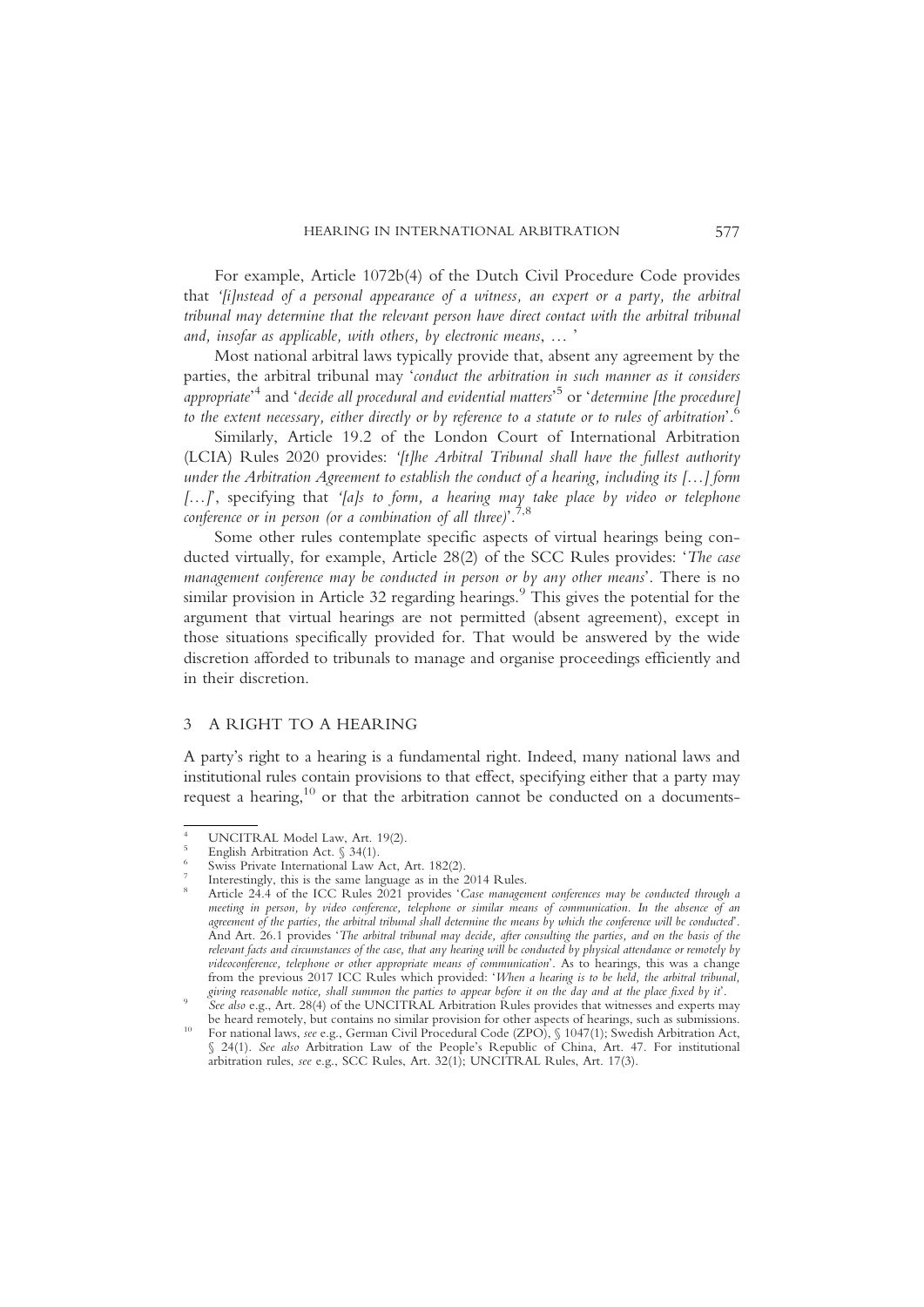only basis absent consent.11 Other national laws and institutional arbitration rules leave the question of whether to hold a hearing to the discretion of the tribunal.<sup>12</sup>

The substantive question is then whether this fundamental right necessarily means a physical in-person hearing. What distinguishes a hearing is that it involves the simultaneous exchange of argument and (usually) evidence. It can be seen that a 'documents-only' arbitration is thus the antithesis of a hearing: it is neither oral nor simultaneous (it is usually sequential).

However it is convened, a virtual hearing meets those distinguishing features. Evidence is adduced and arguments are made orally during in-person hearings, as well as in virtual hearings, albeit that virtual hearings use technology to transmit the audio (and video) to other participants. In both in-person and virtual hearings, the exchange of evidence and arguments is simultaneous in the sense that it is live and demands (or at least permits) an immediate response (whether by cross-examination or counter-argument).

The evolution in hearing parties in-person is illustrated by the changes in the ICC Rules. The 2017 Rules at Article 25(2) provided: '[a]fter studying the written submissions of the parties and all documents relied upon, the arbitral tribunal shall hear the parties together in person if any of them so requests or, failing such a request, it may of its own motion decide to hear them'. The reference in Article 25(2) to a hearing 'together' and 'in person' could have been read as prohibiting anything but an in-person hearing.<sup>13</sup> The 2021 Rules have a different Article 25(2): 'The arbitral tribunal may decide to hear witnesses, experts appointed by the parties or any other person, in the presence of the parties, or in their absence provided they have been duly summoned'. The reference to in-person has been removed although it would have been open, it is suggested, to construe the 2017 Rules as permitting a virtual hearing however it was convened.

# 4 THE PARTIES' UNANIMOUS CONSENT, ONE PARTY CONSENT AND ONE PARTY OPPOSE AND BOTH PARTIES OPPOSE

If the parties agree to a virtual hearing, or conversely agree to adjourn until an inperson hearing can take place, a tribunal will generally follow the parties' agreement albeit that they may wish to discuss with the parties to be sure that upholding party autonomy is really what is desired, for example, if it moved a hearing into a period when the tribunal were unable to hold a hearing for a considerable period (e.g.,

<sup>&</sup>lt;sup>11</sup> See e.g., ICC Rules, Art. 25(6); SIAC Rules, Art. 24.1.<br><sup>12</sup> See e.g., English Arbitration Act,  $\S$  34(1) & (2); HKIAC Rules, Art. 22.4; Indian Arbitration Act,  $\S$  24(1).<br><sup>13</sup> Note, however, that other linguistic ve

language; rather, they simply required that parties should be heard orally and allowed an adversarial exchange of arguments.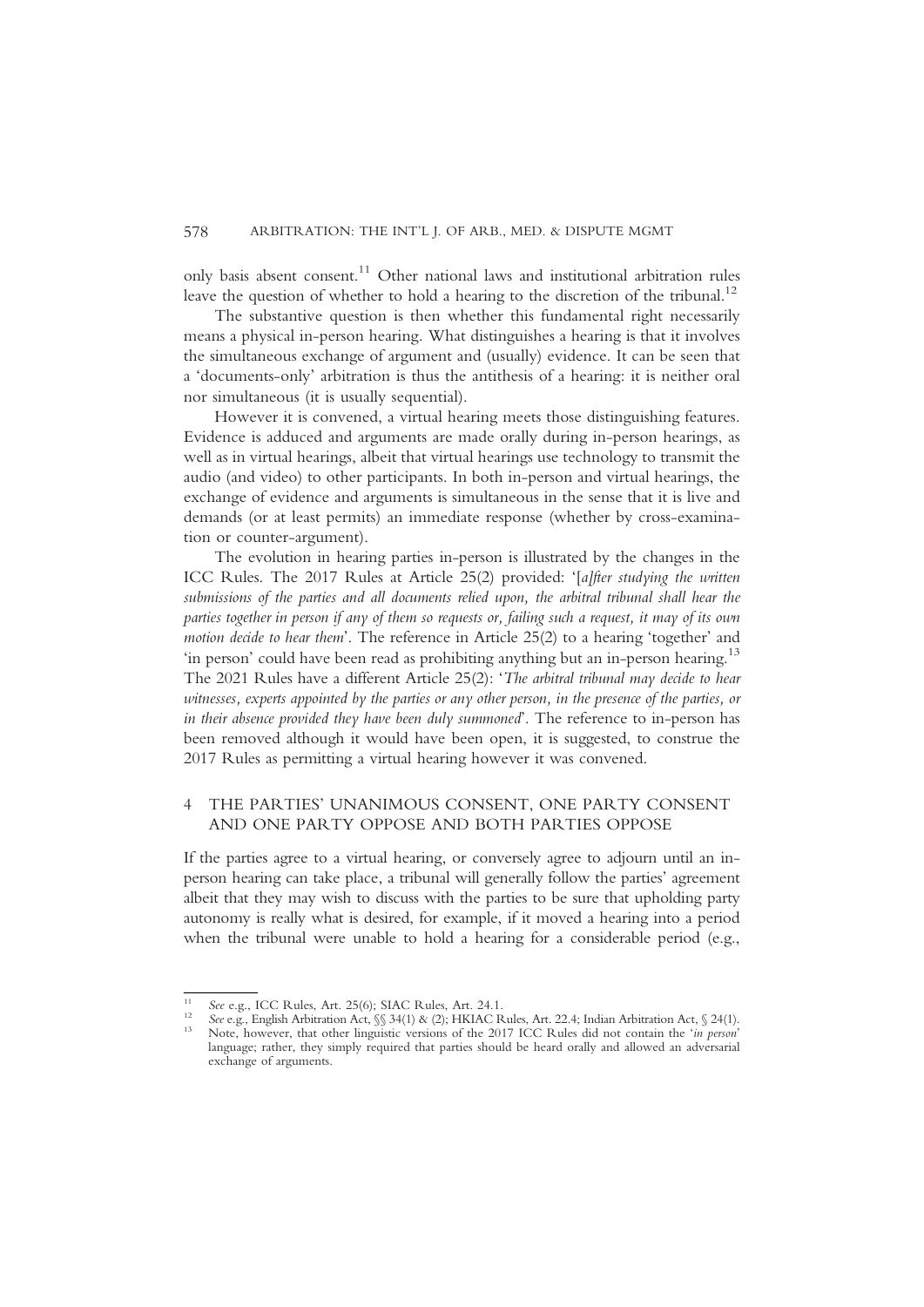scheduled medical treatment of a tribunal member). A long delay may also conflict with the Tribunal's duty of an expeditious award.

A tribunal might be reluctant in the face of party agreement for a virtual hearing due to unfamiliarity with online platforms: there is a short answer to that – invite the tribunal to resign in favour of a tribunal who is familiar and who can and will hold a virtual hearing.<sup>14</sup> It is not acceptable for technophobia to impede or override the parties' consent. More legitimate concerns might be raised over the enforceability of an award (it being the tribunal's duty to render an enforceable award). Again, if those are discussed with the parties and they still wish to proceed, a tribunal should do so (no doubt recording that it was raised and discussed, and that the parties remained agreed).

More difficult issues arise if the parties are not agreed. This will involve the consideration of whether the power exists, at law or by reason of the arbitration agreement (incorporating any institutional rules), to order a virtual hearing; the considerations that weigh in the exercise of the power and how the facts fit to those considerations.

# 5 DUE PROCESS

This exercise of any power will likely come down to potentially competing interests of the parties' right to be heard and treated equally, (enshrined in many national laws and institutional rules) and the tribunal's obligation to conduct the proceedings in an efficient and expeditious way.

As a preliminary comment, absent some very specific agreement for in-person hearings, it must be very questionable whether a Court would be sympathetic to a due process argument that an in-person hearing was mandated. In the course of the pandemic, many national courts had to innovate and move (further) towards virtual hearings. If national courts therefore consider virtual hearings as sufficient guarantees for procedural rights in a national context, it will be difficult for the same courts to hold that virtual hearings in international arbitration violate the parties' right to be heard.

One difference might well be that Courts operate on a system of open justice and whilst who can, and who cannot, attend virtual Court hearings remains important, there is a difference with the inherently confidential and private nature of arbitration. If a party could raise legitimate concerns over whether a virtual arbitral hearing was sufficiently cyber secure, it may be sufficient to justify a differential with a Court process.

<sup>&</sup>lt;sup>14</sup> Efficiency would dictate that this should be resolved at an early stage, perhaps at the first procedural conference.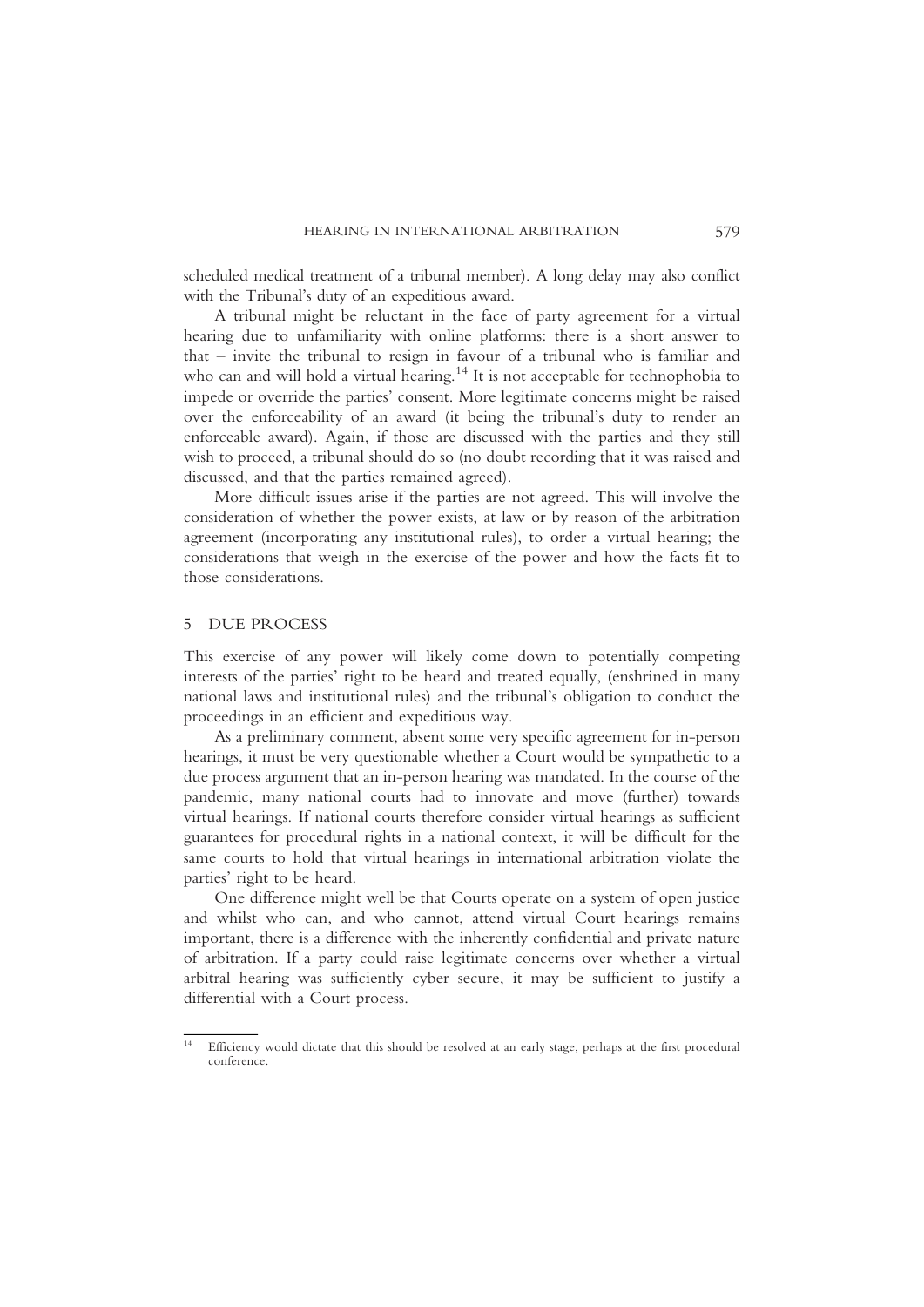The power to order a virtual hearing is likely to be a question of law or institutional rules, as discussed above. Assuming that the tribunal finds that it has such power, it must determine the relevant test it should apply to exercise this power, and in particular the factors it should take into account which will be peculiarly fact sensitive. As above, tribunals will typically have the power of ordering a virtual hearing over the opposition of one party, but the exercise of that power will require a careful consideration of the facts.

One of the first questions to be addressed is whether there is a burden of proof and, if so, on which party it rests. Is it for the party applying for a virtual hearing to show why it is needed or is it for the party resisting a virtual hearing to establish why it would be inappropriate in the circumstances? Some guidance might be obtained from national courts.15 It seems very plausible that tribunals might well follow local court practice. Whilst there is a particular focus now due to the pandemic, there will be good reason to consider this issue into the post-pandemic future. It may be that certain participants have difficulty in, or resistance to, travelling due to a variety of reasons including other commitments, medical or visa issues, or to reduce the carbon footprint.

In general terms, due process<sup>16</sup> can be broken down into four elements or principles: (i) a party must be given notice of the case against it; (ii) the party has an opportunity to present its case and respond to the case put against it; (iii) before an impartial and independent tribunal; (iv) that treats all parties with equality. Put another way, due process is the procedural cornerstone of the 'rule of law'. Due process means that persons are not to be deprived of their property or other rights, without the fair opportunity to defend themselves before neutral judges. Due process or 'natural justice' serves as the shield of fundamental procedural rights before deprivation of substantive rights.

It is embodied for arbitration purposes in Article 18 of the UNCITRAL Model Law:

The parties shall be treated with equality and each party shall be given a full opportunity of presenting his case.

Similarly, section 33(1)(a) of the English Arbitration Act:

The tribunal shall act fairly and impartially as between the parties, giving each party a reasonable opportunity of putting his case and dealing with that of his opponent.

<sup>&</sup>lt;sup>15</sup> See e.g., Surrey Heath Borough Council v Robb & Ors [2020] EWHC 1650 (OB) where Freedman J said, 'the onus is on a party to draw attention to a requirement to have a hearing in Court and to provide

<sup>&</sup>lt;sup>16</sup> It is interesting to see the change in phraseology over time. Generally, expressions protecting due process are become more specific. This has not been with a view to limiting protections but rather at preventing abuses. A full discussion is outside the scope of this paper.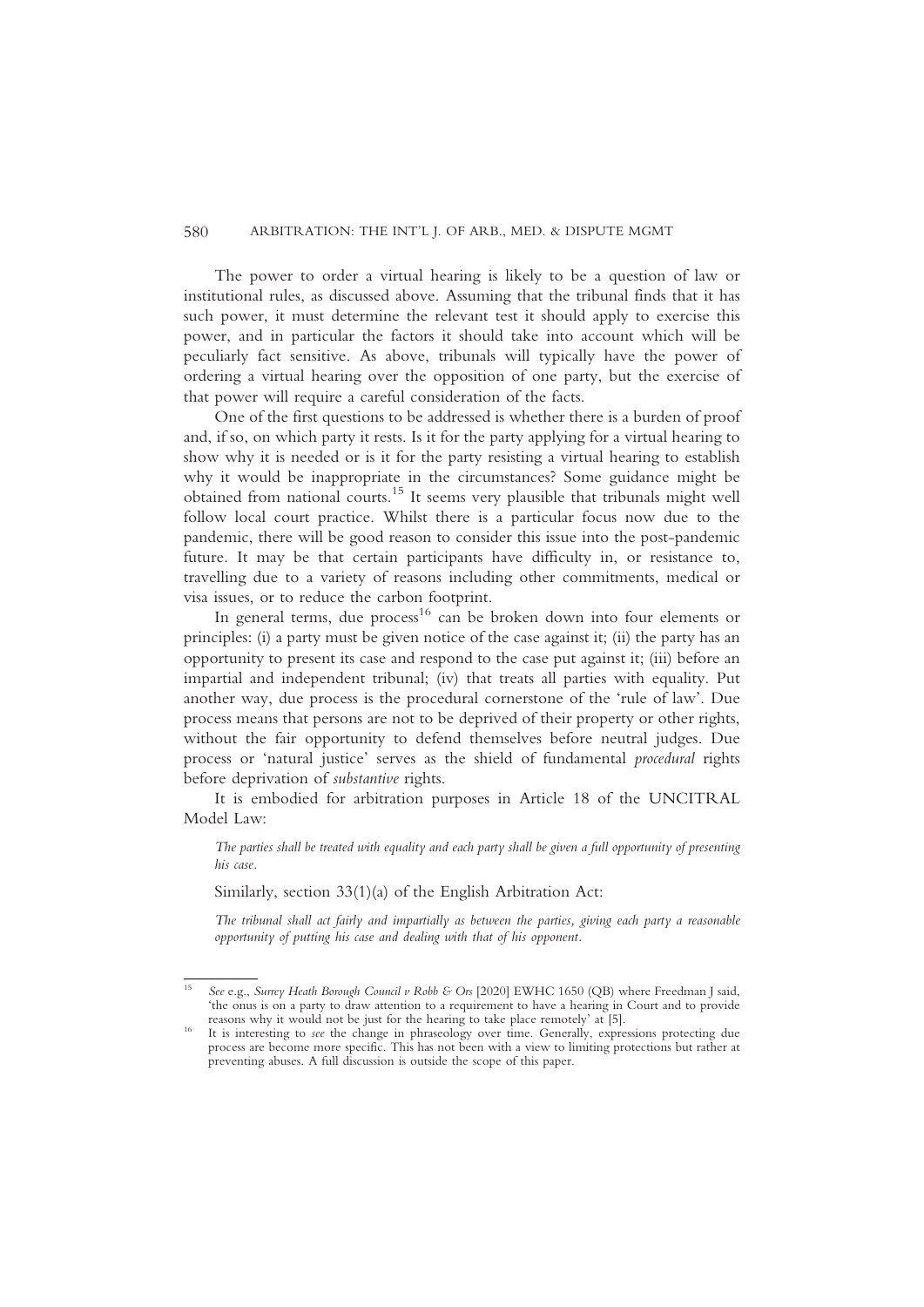The likely issues in challenging a virtual hearing or demanding an in-person hearing are (ii) and (iv).

#### 5.1 PRESENTING ITS Case and Responding

Tribunals are usually bestowed with a very wide discretion as to the form of any hearing. This breadth of discretion indicates that there is no absolute right to a physical hearing, although there may be limited circumstances in which procedural fairness would require one. Specifically, an arbitral tribunal's power to decide on procedural and evidential matters under the English Arbitration Act 1996 is subject to a duty to give each party a reasonable opportunity of putting its case and dealing with that of its opponent, $17$  and to adopt procedures suitable to the circumstances of the particular case, avoiding unnecessary delay or expense, so as to provide a fair means for the resolution of the matters falling to be determined.<sup>18</sup> The arbitral tribunal must therefore comply with these due process duties when considering whether a hearing should proceed on a fully or partially virtual basis.<sup>19</sup>

In most cases a party will be able to put its own case or deal with that of its opponent adequately or reasonably virtually, given the accumulated knowledge that it is possible to conduct arbitration proceedings (including key aspects such as making oral submissions, cross-examination of witnesses, tribunal deliberations, party and counsel communications etc) on a virtual basis. Inevitably, there will be (rare) cases on the other side of the line. These will include cases where a robust internet connection cannot be guaranteed or where an inspection is necessary.

It is important that proceedings be conducted as close as possible to the norm, but departures from the norm are justified where the broader interests of justice and the efficient conduct of proceedings require.<sup>20</sup>

#### 5.2 EQUALITY

The requirement for procedural equality permeates all phases of the arbitral proceeding, setting limits on both the tribunal's and the parties' conduct. The universality of the equal treatment principle makes it impossible to exhaustively list the various

<sup>&</sup>lt;sup>17</sup> §33(1)(a).<br><sup>18</sup> §33(1)(b).<br><sup>29</sup> §33(2).<br><sup>20</sup> *See* e.g., Neurim Pharmaceuticals (1991) Ltd and another v. Generics UK Ltd [2020] EWHC 3270 (Pat) at [18].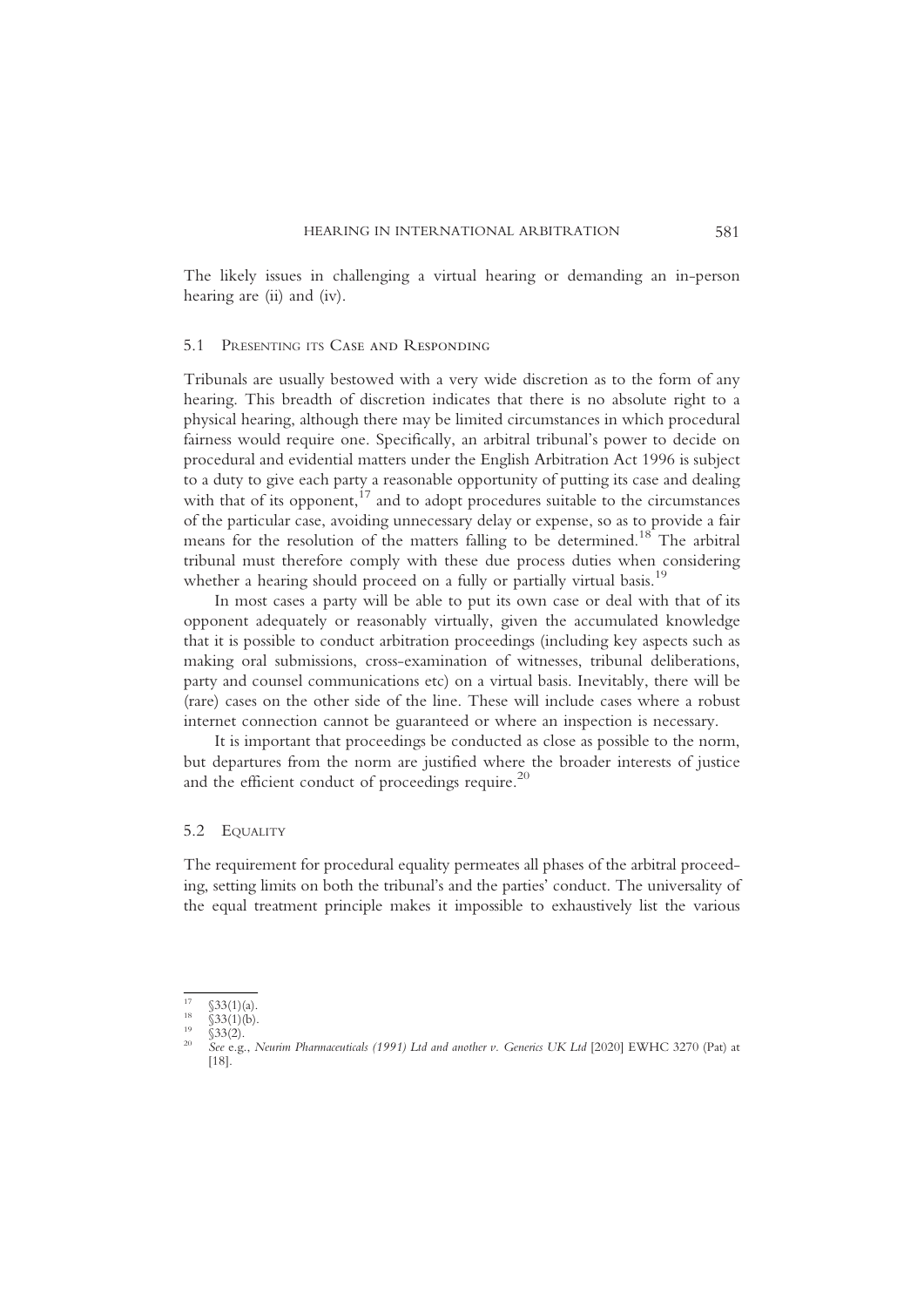scenarios in which it might arise throughout the arbitral process. Indeed, the enduring quality of procedural fairness is perhaps its ability to defy mechanistic application and adapt to the demands of a case.<sup>21</sup> For instance, where one case might necessitate a strict division of hearing time between the parties,  $2^2$  another might warrant a more nuanced approach to account for differences between the parties in the number of witnesses and experts to be cross-examined, the number of parties (e.g., one claimant and multiple respondents), or the burden of proof.

Equality in the virtual hearing focusses on the same treatment for everyone. It is unlikely to be one party (and its witnesses) attending in-person with the tribunal and the other (and its witnesses) virtually. Similarly, the same platform and the same protections to ensure that the witnesses are giving uninfluenced evidence, should apply.

The tribunal should likewise be either all virtual or all in-person together (even if the parties, counsel and/or witnesses are virtual). It is unlikely to be desirable to have two tribunal members together in-person and another virtual $^{23}$ 

If one party is affected by technological issues, but not the other, this may infringe equality. In Sino Dragon Trading Ltd v. Noble Resources International Pte Ltd,<sup>24</sup> the Australian court found no breach even though serious issues occurred during one party's witness evidence. Sino Dragon sought an order from the Federal Court of Australia setting aside the Final Award asserting that, inter alia, technical and translation issues during the arbitration process gave rise to a lack of procedural fairness and lack of equality of treatment. In short, that the evidence of two key witnesses called by Sino Dragon in the arbitration via videoconference was 'beset by technical difficulties', such that the evidence could not be properly

<sup>&</sup>lt;sup>21</sup> See e.g., Schweiker v. McClure (1982) 456 US 188, 200 ('due process is flexible and calls for such procedural protections as the particular situation demands').

See Gold Reserve Inc v. Venezuela No. CV 14–2014 (JEB). Venezuela defended a New York Convention action to enforce an ICSID Additional Facility award against it, in part on the ground that it had been 'unable to present its case' because the division of hearing time had been unequal. Venezuela itself had requested a condensed hearing, following the unfortunate death of its Attorney General, and it chose not to examine the claimant's witnesses. The claimant did use its hearing time to examine Venezuela's witnesses. The US District Court rejected Venezuela's due process defence, stating: 'It is not enough that Venezuela provides evidence of unequal time; it must show ... how the denial of extra time prevented it from presenting its case'.

extra time preventing its case is case. The chair and one party appointee, it might be that the parties would be more comfortable with the two party appointees being present together. I have had a situation of one tribunal member (a party appointee) physically present with counsel for both parties and the other two

<sup>&</sup>lt;sup>24</sup> [2016] FCA 1131. Sino Dragon is a significant case (not least as it was pre-pandemic) as most conceivable issues were raised and addressed by the Court.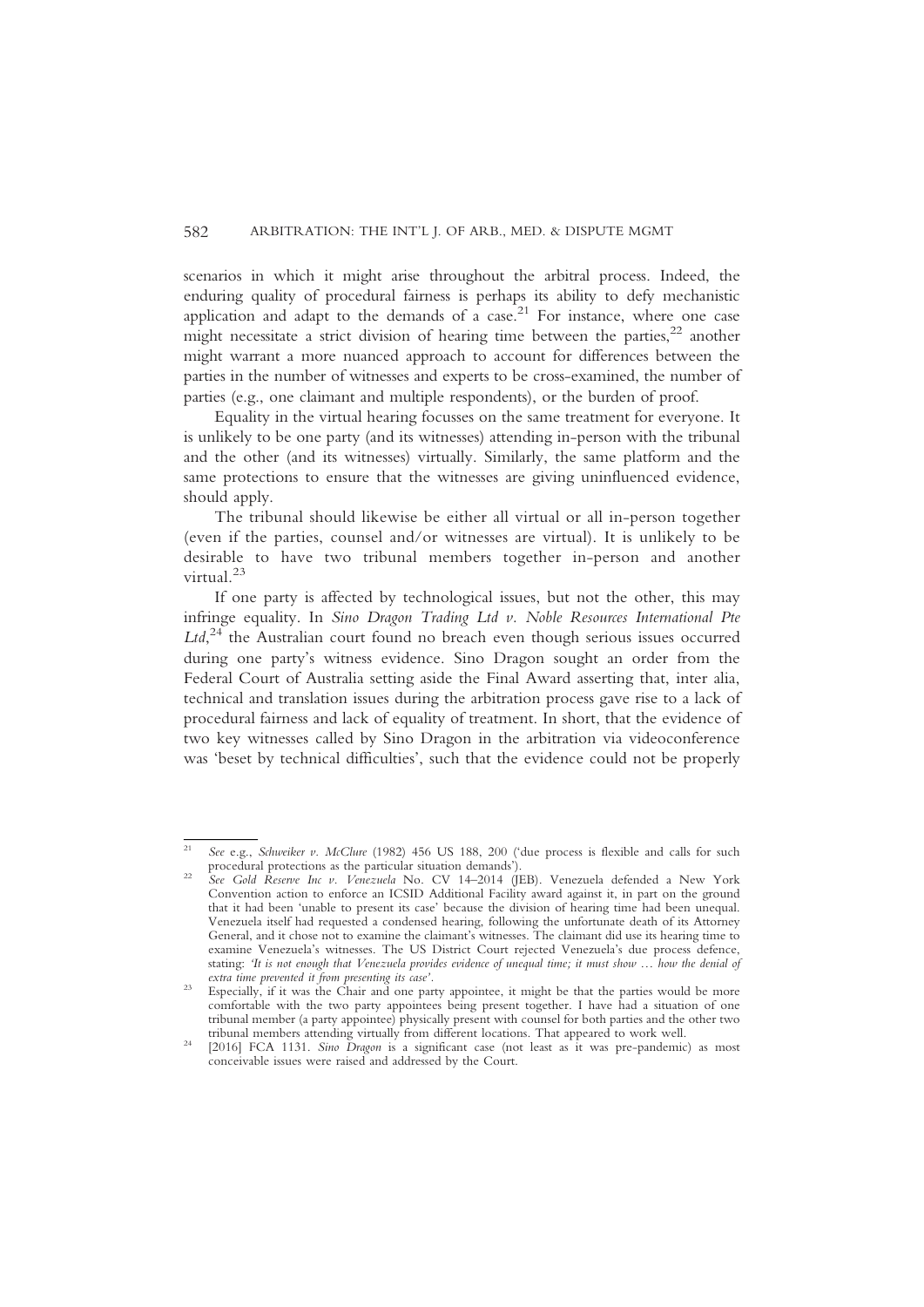presented. Sino Dragon submitted that the technical faults coupled with issues of mistranslation rendered it unable to present its case, amounting to a breach of natural justice, which it contended was contrary to Australian public policy. As part of its contention, Sino Dragon submitted that it was not 'treated with equality' and not given a 'full opportunity of presenting' its case within the meaning of Article 18 of the Model Law. The Court perceived numerous opportunities to avoid the difficulties with the evidence in question, including by having the relevant witnesses travel to Australia. The Court took into account that the platform used for the evidence of Sino Dragon's witnesses was that chosen by Sino Dragon. There was no explanation as to why Sino Dragon did not make video-link arrangements through a recognized and experienced provider. Of particular significance was the fact that no efforts were made to change the system used for the second day, given the difficulties experienced on the first day. The Court was also unimpressed by the fact that Sino Dragon did not raise the relevant technical difficulties until after the Final Award was handed down. Moreover, Sino Dragon's own counsel submitted that, notwithstanding the technical difficulties, the evidence of the witnesses had come out 'clearly and consistently with their evidence in chief'. The Court considered it was entitled to infer from the absence of complaint during the arbitral proceedings that those 'charged with running the case for Sino Dragon did not perceive any lack of reasonable opportunity'. Finally, the Court held that Article 18 and the review powers under Article 34 of the UNCITRAL Model Law do not apply to unfairness caused by a party's own conduct, including forensic or strategic decisions. The Court found that Sino Dragon was 'largely […] the author of its own misfortune'.

A hybrid hearing is an alternative to an in-person hearing and parties and tribunals should consider whether it is possible to find a solution to any particular difficulty that has been identified with a virtual hearing. An example would be where counsel attend in-person, but a witness, who is self-isolating, gives evidence virtually. It may be appropriate for oral evidence to be given in person and closing arguments to be delivered virtually.<sup>25</sup>

Thus, if the issues are significant and affect one side more than the other, the conditions under which the parties present their case may not be equal. A difference in treatment could also be a potential ground to challenge an award, if one party is suspected to have coached its witnesses or experts during their testimony. The other party might argue that this distorted the conditions under which testimony is heard.

<sup>&</sup>lt;sup>25</sup> See e.g., Martin v. Kogan [2021] EWHC 24 (Ch) at [20].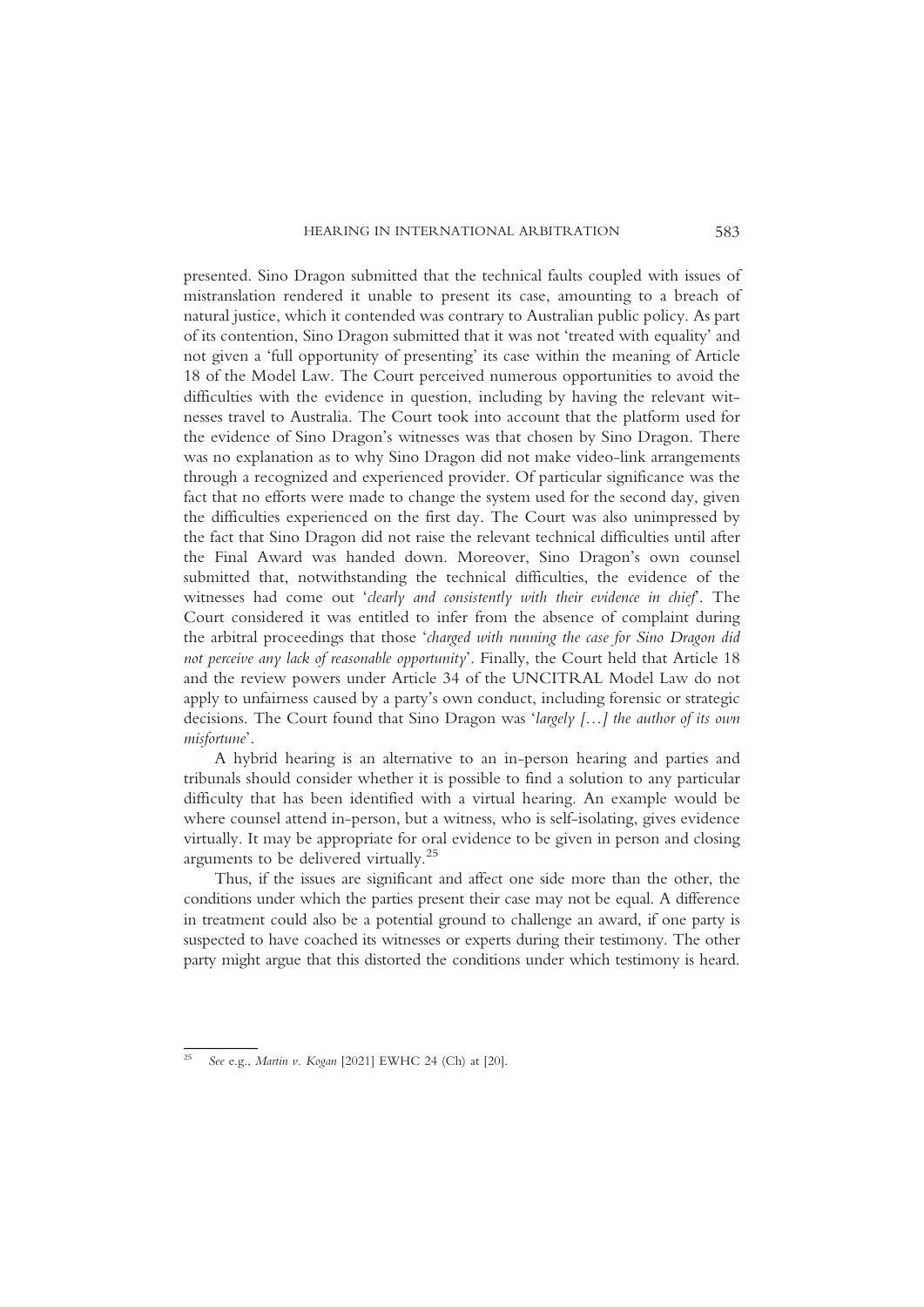These issues are best avoided by following clear protocols, $^{26}$  including tribunal directions on the (im-)permissibility of communication or interaction between witnesses/experts and party representatives before, during and after their testimony, and specific means to prevent impermissible witness coaching, such as rotating camera views. However, these protocols require the parties to agree on issues that they may find difficult to do in the first instance; the level of technology expertise required to be able to know what a 'good' internet speed is in numeric terms, or what audio coding standards are, will take some time for parties to understand and constructively negotiate. In any event, the tribunals would be well-advised at the end of any virtual testimony to confirm with all parties that they have no concerns about the conditions under which the testimony took place. Finally, the parties' right to be treated equally is relevant for semi-virtual hearings, in which one side (or its witnesses and experts) participates virtually, but not the other. According to the CIArb Guidance Note on Remote Dispute Resolution Proceedings, unless the parties agree otherwise, 'filn the interests of equality, it is preferable that if one party must appear to the tribunal remotely, both parties should do so'.<sup>27</sup>

Thus, if there is no difference in treatment, it will be difficult to argue that equality has not been respected. Therefore, in a fully remote hearing, in which all parties (as well as their counsel, witnesses and experts) participate remotely, their right to be treated equally typically is not violated, absent very specific circumstances.

### 5.3 CONSIDERATIONS

The likely considerations in the exercise of any power for a virtual hearing are likely to include: (a) the reason(s) (i.e., whether any difficulty was always known); (b) the anticipated content (i.e., submission/argument or evidence and the nature of the evidence); (c) any technical issues; and (d) the timing and costs comparisons.

<sup>26</sup> See e.g., CIArb Guidance Note on Remote Dispute Resolution Proceedings, https://www.ciarb.org/ media/8967/remote-hearings-guidance-note.pdf?mc\_cid=cad9adebdf&mc\_eid=f90f77d952; the Seoul Protocol on Video Conference in International Arbitration, http://www.kcabinternational.or.kr/user/ Board/comm\_notice\_view.do?BBS\_NO=548&BD\_NO=169&CURRENT\_MENU\_CODE= MENU0025&TOP\_MENU\_CODE=MENU0024; and as well as The International Council for Commercial Arbitration, New York City Bar Association and International Institute for Conflict Prevention & Resolution Working Group's. 2020 Cybersecurity Protocol for International Arbitration, https://cdn.arbitration-icca.org/s3fs-public/document/media\_document/icca-nyc\_bar-cpr\_cybersecur

<sup>&</sup>lt;sup>27</sup> §1.6 CIArb Guidance Note on Remote Dispute Resolution Proceedings.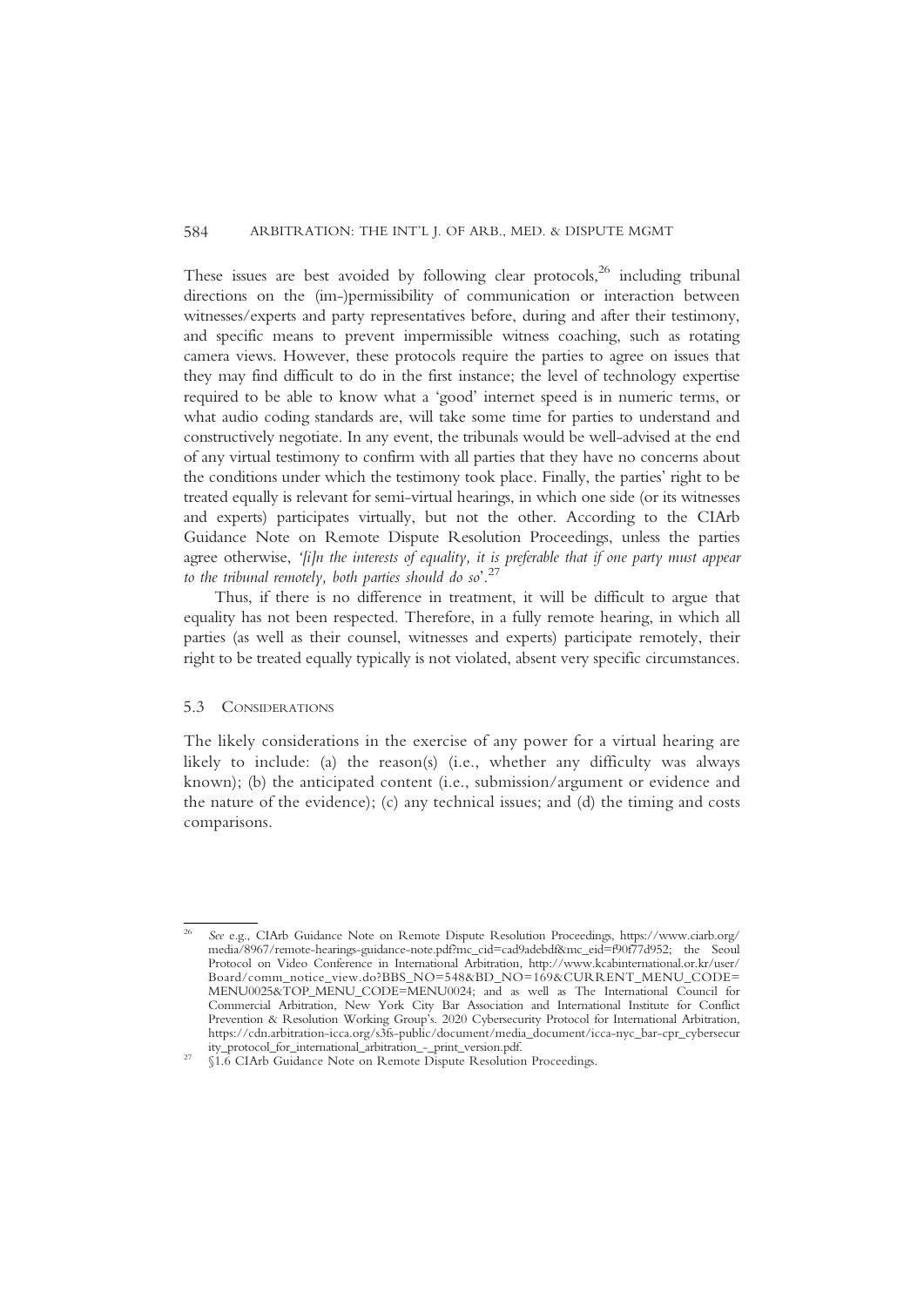## 5.4 REASONS

The pandemic reasons of travel restrictions and social distancing measures are well known, but if a future reason is that one or more witnesses face visa issues, it may well be relevant to know e.g., when the issue arose and what has been done about it since.

# 5.5 CONTENT

The typical reason is that cross-examination cannot be properly conducted remotely and all the more so where there are serious allegations of fraud (or similar) and so assessment of the witness's credibility is paramount. Video has many advantages over telephone and it is only if the internet link is so poor or temperamental that it cannot be relied upon that 'phone is likely to be chosen. Certainly, where there is disputed evidence being tested by cross-examination, video is almost inevitably going to be required, as demeanour is an important aspect of the assessment of witness and expert evidence. In Polanski v. Condé Nast Publications Limited<sup>28</sup> the House of Lords held that cross-examining a witness by video link does not, in and of itself, prejudice the party conducting the cross-examination.<sup>29</sup>

# 5.6 TECHNICAL

There may be technical issues preventing one or more parties from participating effectively, e.g., reliable internet connections. That may not necessitate travel to the seat (or other venue) rather it may entail travel to a convenient city, country or arbitration hearing rooms that are close to the party.

# 5.7 TIMING AND COSTS Comparisons

Generally, a virtual hearing will be cheaper than an in-person hearing but each case will depend on its facts. Virtual hearings may involve a large technical support cost, shorter sitting days (and hence a longer hearing) $30$  whereas if the parties have

<sup>&</sup>lt;sup>28</sup> [2005] UKHL 10, at 43. And *see McGlinn v. Waltham Contractors Ltd & ors* [2006] EWHC 2322 (TCC), at 11.

Although perhaps dated by the language of the time, and verging on the hyperbolic, Wigmore said the following about cross-examination being 'beyond any doubt the greatest legal engine ever invented for the discovery of the truth' (Wigmore, Evidence, 2nd ed (1923) at §1367). To be effective, cross-examination requires many conditions to be satisfied, one of which is that the witness under examination fairly and

<sup>&</sup>lt;sup>30</sup> It is generally accepted that a virtual hearing is both more tiring and more difficult to concentrate on for long periods.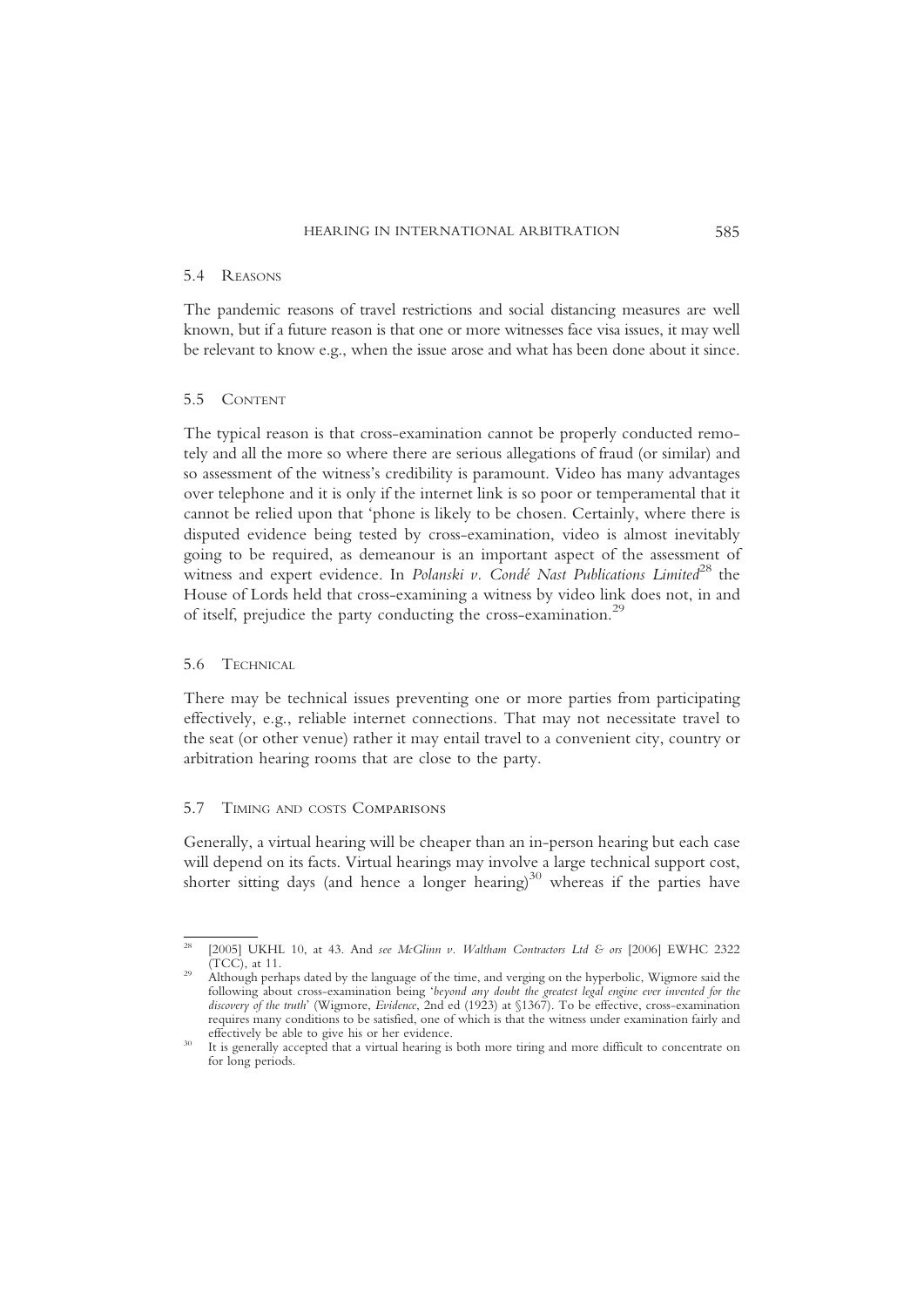limited travel time and cost and there is no, or no significant, venue hire cost, it may be cheaper overall.

Finally, even where a breach of the parties' right to be heard occurred, this does not automatically lead to the non-enforcement of the award under the New York Convention. Rather, some national courts require a causal nexus between the breach and the award. In other words, a violation of the right to be heard leads to the refusal of award recognition/enforcement only if the award would have likely been decided differently had the procedural irregularity not occurred.<sup>31</sup> In the case of remote hearings, this might not be easy to establish.

# 6 NATIONAL LAW COMPARISONS

A brief review of how certain jurisdictions have addressed is given below. For those wanting a more detailed review, the research by  $ICCA<sup>32</sup>$  is a masterly global review. The various country reports reveal many common trends and convergences in response to the core questions of the survey. In particular, none of those jurisdictions' lex arbitri contains any express provision recognising a right to an in-person hearing. Instead, the majority of the reports suggest that such right can in fact be excluded by looking at three main factors, namely, the broad procedural discretion of the tribunal as to the form of the hearing; the possibility to order documents-only arbitrations<sup>33</sup>; and provisions in the Arbitration Rules of the most relevant institutions in those jurisdictions expressly allowing remote hearings.

In most of those jurisdictions, the arbitrators' procedural discretion is essentially limited by their duty to safeguard the parties' due process rights (with the exception of Indonesia). In practice, this will require a balancing of two key considerations. On the one hand, due process requires a case-by-case fact-specific evaluation of whether the key participants to the hearing are able to attend virtually and have an effective opportunity to present their case. On the other,

<sup>31</sup> For example, § 68 of the English Arbitration Act 1996 requires 'serious irregularity'. The DAC called Clause 68 a long stop, only available in extreme cases where the tribunal has gone so wrong in its

<sup>&</sup>lt;sup>32</sup> Co-editors Giacomo Rojas Elgueta, James Hosking and Yasmine Lahlou in collaboration with ICCA, https://www.arbitration-icca.org/right-to-a-physical-hearing-international-arbitration .

https://www.arbitration-icca.org/right-to-a-physical-hearing-international-arbitration .<br><sup>33</sup> The possibility that a dispute is decided on the papers, circumventing the need for a hearing of any kind, is a further option. In appropriate circumstances, albeit unlikely to arise often in cases of substance, that may be the neatest solution to any special difficulties in arranging remote, hybrid or physical hearings. In the Commercial Court case of Roberts v. Royal Bank of Scotland PLC [2020] EWHC 3141 (Comm), Cockerill J granted the defendant bank's application for summary judgment  $\overline{\smash{\big)}\,}$ strike out following a determination of its application, by consent, on the papers in circumstances where the claimant, a litigant in person, indicated that he was unable to attend a physical hearing for health reasons, or to attend a hearing by remote video link (for technical reasons), or even to attend by telephone (as this would make it impossible to consult with his McKenzie Friend during the hearing).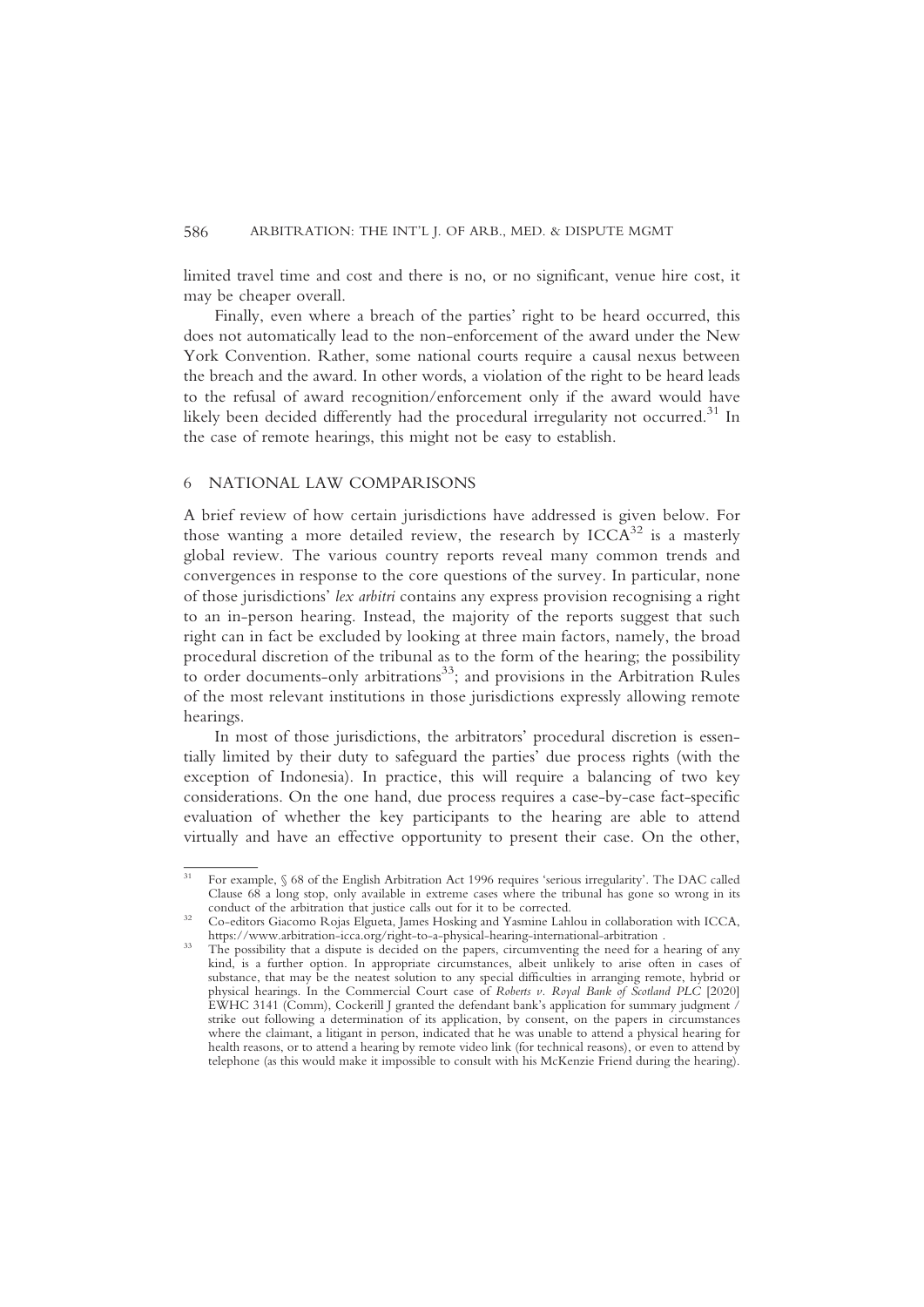this must be balanced against considerations of access to justice and the duty to decide the dispute without undue delay.

In Model Law jurisdictions, the provision granting the parties the right to request an 'oral' hearing gives rise to different interpretations as to whether a right to a 'physical' hearing must be inferred. In the majority of those jurisdictions, (including Canada, Colombia, Georgia, Greece, India, New Zealand, South Africa, Sri Lanka, Turkey) the reporters have concluded that the right to an oral hearing does not exclude holding it through videoconferencing. In Hungary, however, the right to a physical hearing is now specifically excluded as a consequence of a recent reform that deleted the word 'oral' from the corresponding norm of the lex arbitri. In Bahrain and Denmark, whether 'oral' means 'in-person' remains to be determined.

The surveys have also revealed some interesting divergences. For example, the parties' agreement to hold an in-person hearing is not binding on the tribunal in the Czech Republic. In Brazil, France and Indonesia it is binding, but only when such agreement was made prior to the constitution of the tribunal. In turn, violation of the parties' agreement would in itself likely entail annulment of the award, without any additional showing, in Bahrain, Hungary, India, Russia, Sri Lanka and Turkey, whereas in England and Wales, such violation will not entail annulment of the award unless it has caused substantial injustice.

The surveys also provide insight into domestic courts' interpretation of the New York Convention. The courts of England and Wales again stand out, as reporters note that they would assess violations of due process against domestic notions of natural justice without looking at whether a right to a physical hearing exists at the seat of the arbitration. The same approach is reported for India. However, in the Czech Republic, Georgia and Russia, reporters note that courts will give deference to the provisions of the law of the seat.

### 7 SOME CASES

Some of the first direct court challenges to a remote hearing that I am aware of have recently been decided in England, Australia, the US and Austria. Some of those cases are reviewed below to illustrate the position taken by Courts. That is for two reasons: firstly, it may indicate good practice that a tribunal may wish to follow or take inspiration from; and secondly, they may indicate a standard that a reviewing Court may hold itself to and, by analogy, the due process standard that the Court may hold the tribunal to.

The position is some key jurisdictions is summarized in Table 1 below.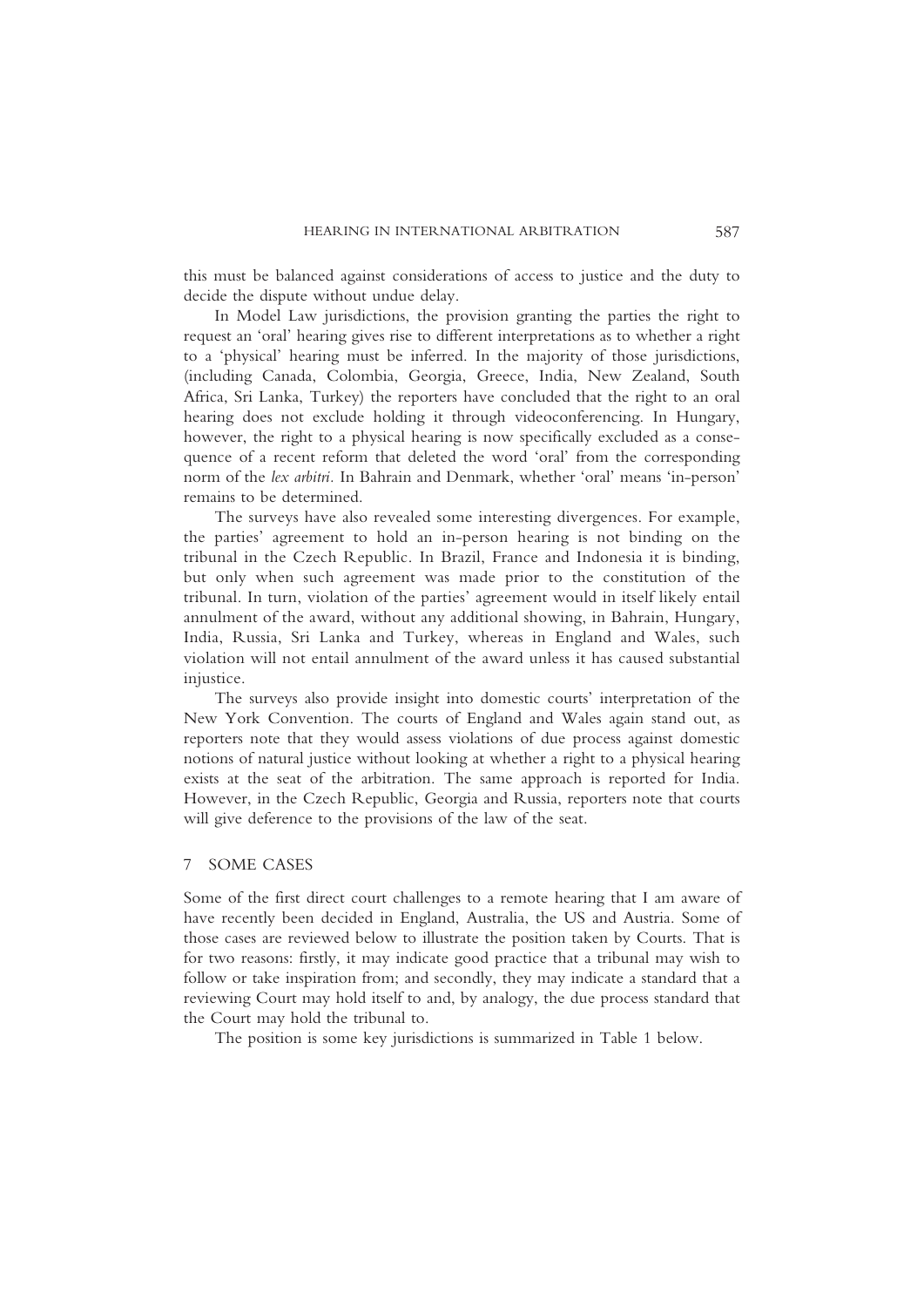| <i>Issue</i>                                                   | England                                                                                                                                                                                                            | France                                                                                                                                                                                                         | <b>USA</b>                                                                                                                                                                                                                        | Australia                                                                                                                                                                                                               |
|----------------------------------------------------------------|--------------------------------------------------------------------------------------------------------------------------------------------------------------------------------------------------------------------|----------------------------------------------------------------------------------------------------------------------------------------------------------------------------------------------------------------|-----------------------------------------------------------------------------------------------------------------------------------------------------------------------------------------------------------------------------------|-------------------------------------------------------------------------------------------------------------------------------------------------------------------------------------------------------------------------|
| Is there an<br>express<br>right to an<br>in-person<br>hearing? | No. The<br>Arbitration Act<br>1996 confers a<br>wide discretion<br>on the<br>tribunal. <sup>34</sup><br>Absent agree-<br>ment to the<br>contrary, a<br>tribunal would<br>be able to order<br>a virtual<br>hearing. | No. Book IV of<br>the French<br>Code of Civil<br>Procedure<br>(FCCP) does<br>not expressly<br>provide for a<br>right to a phy-<br>sical hearing<br>whether for<br>domestic or<br>international<br>arbitration. | No. Neither the<br>Federal<br>Arbitration Act<br>$(FAA)$ nor state<br>laws on inter-<br>national arbitra-<br>tion provides<br>for the right to a<br>physical<br>hearing.                                                          | No. There is no<br>right to an<br>in-person<br>hearing. Rather,<br>there is an<br>obligation to<br>observe due<br>process. <sup>35</sup>                                                                                |
| Can a right to<br>an in-per-<br>son hearing<br>be inferred?    | No. Whilst<br>there may well<br>be a right to an<br>oral hearing,<br>that can be vir-<br>tual or in-<br>person.                                                                                                    | Likely not, as<br>the parties and<br>tribunal have a<br>wide discretion.<br>See specifically<br>Article 1509<br>FCCP permit-<br>ting the proce-<br>dural rules to be<br>determined 'as<br>required'.           | Likely not.<br>There is no<br>reported case to<br>that effect.<br>Rather than<br>being con-<br>cerned whether<br>an oral hearing<br>entails an<br>in-person<br>hearing the<br>debate is more<br>likely to be over<br>due process. | Likely not.<br>Australian<br>courts have<br>rejected chal-<br>lenges to awards<br>issued after<br>virtual hearings,<br>thus implicitly<br>rejecting any<br>right (express or<br>implied) to an<br>in-person<br>hearing. |

Table 1

 $\frac{34}{35}$  § 34(1).<br><sup>35</sup> See generally Sino Dragon Trading Ltd v Noble Resources International Pte Ltd [2016] FCA 1131.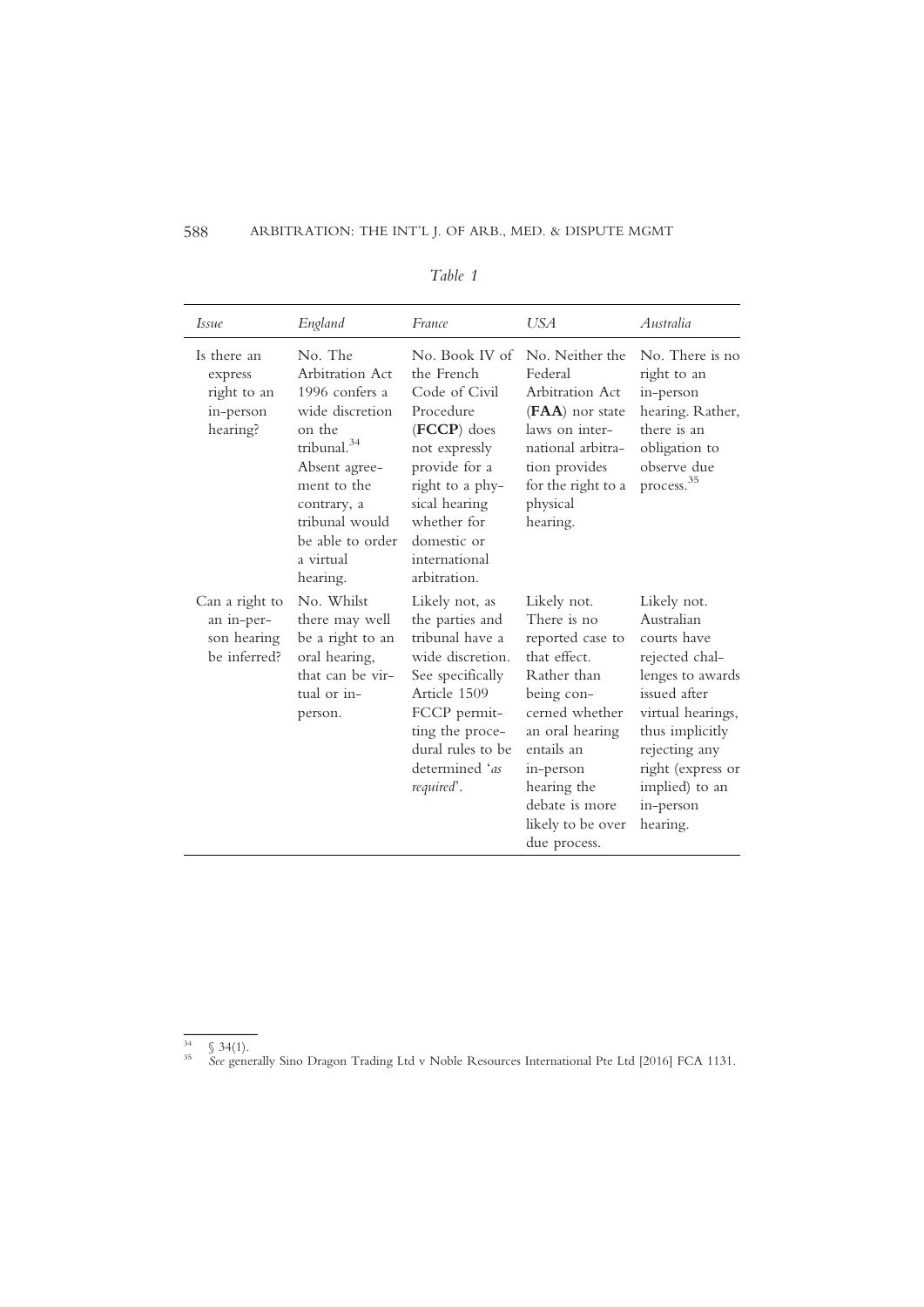| <i>Issue</i>                                                                        | England                                                                                                                                                                           | France                                                                                                                                                                                                                                                      | <b>USA</b>                                                                                                                         | Australia                                                                                                                                                                                               |
|-------------------------------------------------------------------------------------|-----------------------------------------------------------------------------------------------------------------------------------------------------------------------------------|-------------------------------------------------------------------------------------------------------------------------------------------------------------------------------------------------------------------------------------------------------------|------------------------------------------------------------------------------------------------------------------------------------|---------------------------------------------------------------------------------------------------------------------------------------------------------------------------------------------------------|
| Is there a<br>right to an<br>in-person<br>hearing<br>before the<br>Courts?          | No absolute<br>right unless due<br>process might<br>be infringed.<br>The Civil<br>Procedure<br>contemplate<br>and afford wide<br>powers for<br>using<br>technology. <sup>36</sup> | Probably an<br>inferred right.<br>There are<br>numerous<br>references in<br>various<br>provisions to<br>'hearings',<br>'place' and<br>'personal<br>appearance'<br>without any<br>definition to<br>determine<br>wither a virtual<br>hearing would<br>comply. | Maybe, but if<br>so, it is subject<br>to significant<br>exceptions. <sup>37</sup>                                                  | No. The<br>Federal Court<br>Rules permit<br>"testimony"<br>and "submis-<br>sions" to be<br>given via<br>"video link,<br>audio link, or<br>other appropri-<br>ate means" in<br>certain<br>circumstances. |
| Can any<br>Court prac-<br>tice be<br>extended to<br>arbitration?                    | No. But tribu-<br>nals might take<br>into account<br>similar due<br>process<br>considerations.                                                                                    | No. The prin-<br>ciple is that the<br>rules of civil<br>procedure are<br>not transposable<br>to arbitration<br>proceedings. <sup>38</sup>                                                                                                                   | No. US courts<br>have repeatedly<br>confirmed that<br>arbitrators are<br>not bound to<br>follow judicial<br>rules of<br>procedure. | No. Tribunals<br>need not follow<br>court process.                                                                                                                                                      |
| Can a tribunal<br>override part<br>agreement<br>to have an<br>in-person<br>hearing? | No. Party<br>autonomy<br>prevails. <sup>39</sup>                                                                                                                                  | Likely not.<br>Party autonomy<br>prevails, cer-<br>tainly if in the<br>arbitration<br>agreement                                                                                                                                                             | It depends. If<br>the arbitration<br>agreement<br>plainly requires<br>an in-person<br>hearing a                                    | Potentially, yes.<br>Party autonomy<br>prevails, certainly<br>if in the arbitra-<br>tion agreement<br>itself but possibly                                                                               |

<sup>36</sup> For example, re evidence CPR rule  $32.1(1)(c)$  and re hearings and receiving evidence by technology CPR rule  $3.1(2)$ .

<sup>37</sup> Pursuant to s. 203 of the FAA, disputes arising out of international arbitrations are deemed to 'arise under the laws and treaties of the United States' and, as such, are subject to the original jurisdiction of the federal courts and hence the Federal Rules of Civil Procedure (FRCP). The FRCP requires that 'witness testimony must be taken in open court': Fed. R. Civ. P. 43(a) However, '[f]or good cause in compelling circumstances and with appropriate safeguards, the court may permit testimony in open court by contemporaneous transmission from a different location': Ibid. This permission has often been used even before the COVID-19 pandemic to allow witnesses to testify by video or telephone when travel to the place of trial would be unfeasible or lead to unnecessary costs.<br>
<sup>39</sup> Articles 1464 and 1509 FCCP.<br>
<sup>39</sup> 34(1).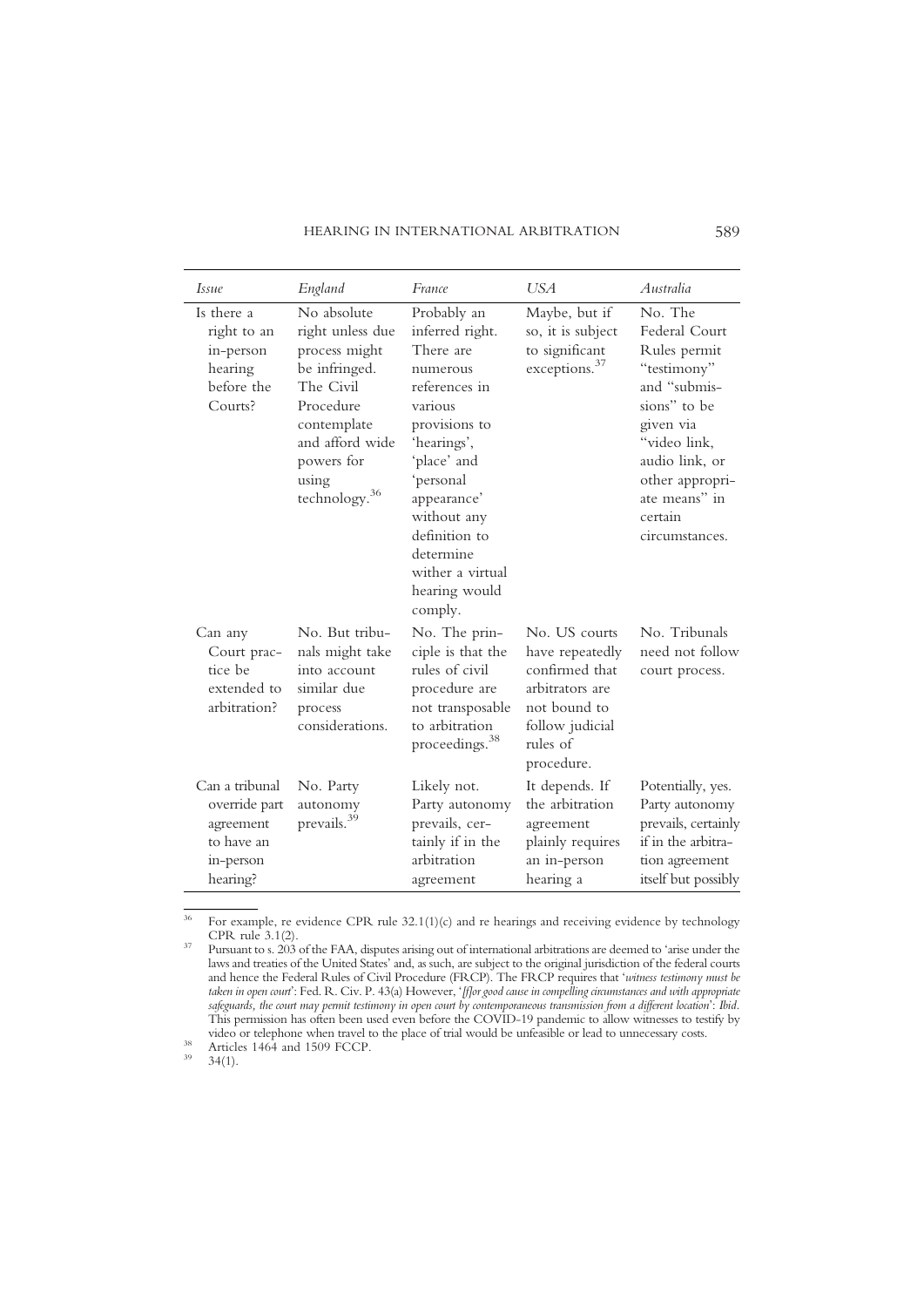| Issue                                                                                                                           | England                                                                                                         | France                                                                                                   | <b>USA</b>                                                                                                                                                                         | Australia                                                                                                                                                                                                                                                                                               |
|---------------------------------------------------------------------------------------------------------------------------------|-----------------------------------------------------------------------------------------------------------------|----------------------------------------------------------------------------------------------------------|------------------------------------------------------------------------------------------------------------------------------------------------------------------------------------|---------------------------------------------------------------------------------------------------------------------------------------------------------------------------------------------------------------------------------------------------------------------------------------------------------|
|                                                                                                                                 |                                                                                                                 | itself <sup>40</sup> and<br>probably for<br>procedural<br>agreements in<br>the course of<br>proceedings. | tribunal could<br>not order one.                                                                                                                                                   | not for proce-<br>dural agreements<br>in the course of<br>proceedings.<br>There may then<br>be grounds for<br>challenge.                                                                                                                                                                                |
| Does a failure<br>to object to<br>a virtual<br>hearing pre-<br>vent a chal-<br>lenge to a<br>subsequent<br>award?               | Yes. A right of<br>challenge is lost<br>where a party<br>continues<br>without having<br>objected. <sup>41</sup> | Probably yes. <sup>42</sup>                                                                              | Yes. US courts<br>typically refuse<br>challenges to<br>enforcement if<br>the resisting<br>party did not<br>raise the<br>impugned<br>arbitral conduct<br>during the<br>arbitration. | Probably not.<br>But any<br>challenge would<br>be less likely to<br>succeed. Certain<br>fundamental<br>procedural<br>rights, including<br>the rights to be<br>treated equally<br>and to present<br>one's case, are<br>treated as<br>mandatory and<br>non-derogable<br>rights, which<br>cannot be waived |
| Would breach<br>of a right to<br>an in-per-<br>son hearing<br>be grounds<br>for refusing<br>recognition<br>or enforce-<br>ment? | Possibly, but in<br>extremely<br>limited<br>circumstances.                                                      | Likely not, but<br>highly fact<br>dependent.                                                             | Likely not.<br>Essentially,<br>whether the<br>process was<br>'fundamentally<br>fair <sup>43</sup>                                                                                  | Potentially, but<br>such challenges<br>are unlikely to<br>succeed absent<br>exceptional and<br>egregious<br>circumstances.                                                                                                                                                                              |

<sup>&</sup>lt;sup>40</sup> Article 1509 FCCP (referring only to the agreement of the parties which is contained in the arbitration agreement itself).

<sup>41</sup>  $\frac{23}{73}$ .<br><sup>42</sup> Article 1466 of the FCCP provides that '[*a] party which, knowingly and without a legitimate reason, fails to* object to an irregularity before the arbitral tribunal in a timely manner shall be deemed to have waived its right to

<sup>&</sup>lt;sup>43</sup> Parsons & Whittemore Overseas Co. v. Societe Generale De L'Industrie Du Papier (RAKTA), 508 F.2d 969, 973 (2d Cir. 1974).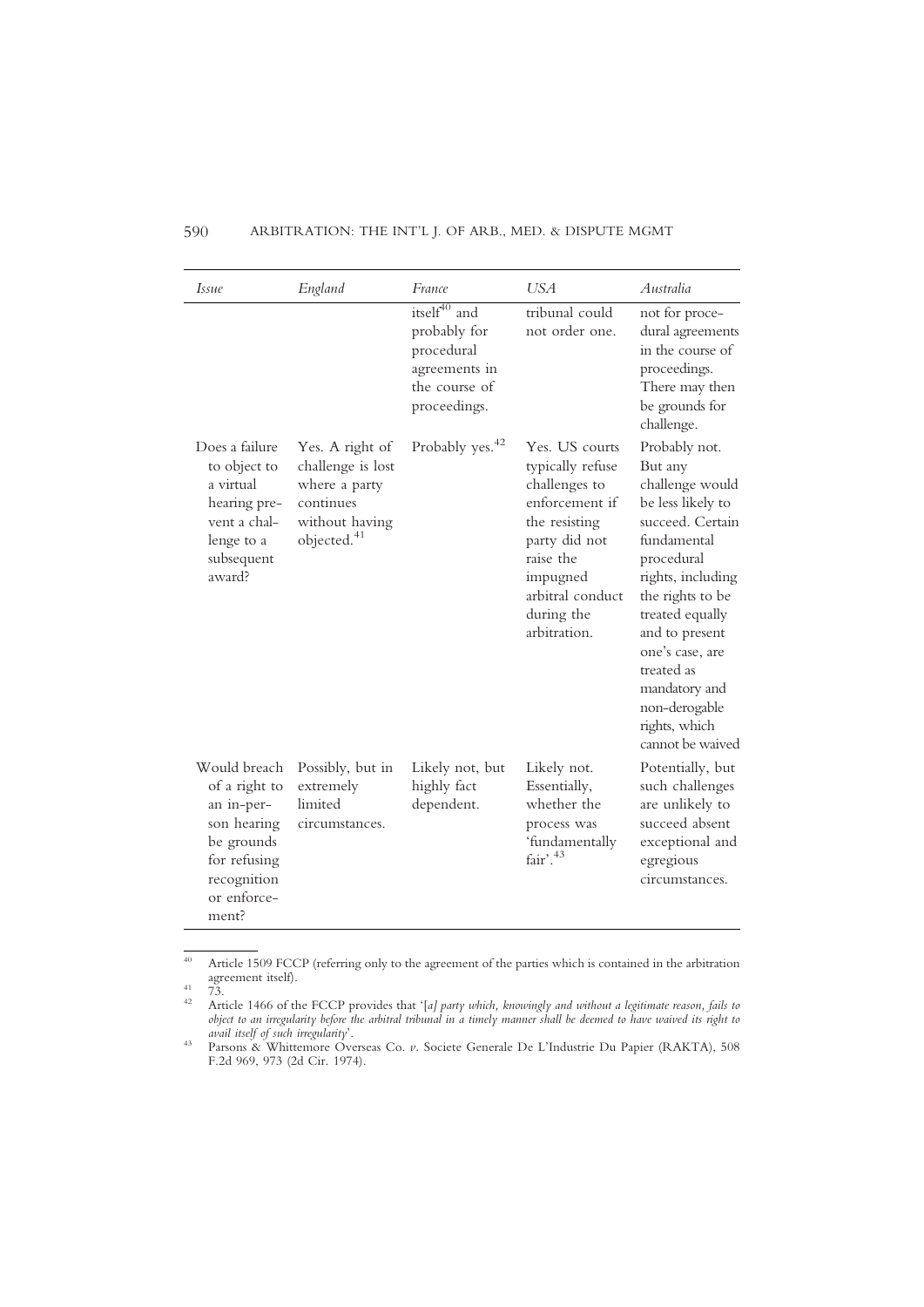| <i>Issue</i>                                                          | England                                                                                                                                                               | France                                                                                                                                                                                                                       | USA                                                                                                              | Australia                                                                                                           |
|-----------------------------------------------------------------------|-----------------------------------------------------------------------------------------------------------------------------------------------------------------------|------------------------------------------------------------------------------------------------------------------------------------------------------------------------------------------------------------------------------|------------------------------------------------------------------------------------------------------------------|---------------------------------------------------------------------------------------------------------------------|
| What specific<br><b>COVID</b><br>measures<br>have been<br>introduced? | The Courts and<br>judiciary have<br>issued a number<br>of practice<br>directions <sup>44</sup> and<br>statements.<br>Virtual hearings<br>have been<br>widely adopted. | In Court, the<br>possibility of<br>using videocon-<br>ferencing with-<br>out the prior<br>consent of the<br>parties, has been<br>mandated on a<br>time limited<br>basis. There has<br>been limited<br>$\text{take-up.}^{45}$ | The use of<br>technology was<br>widespread<br>pre-pandemic<br>and has simply<br>been scaled<br>up. <sup>46</sup> | Various steps<br>taken to facili-<br>tate greater use<br>of technology.<br>Wide adoption<br>of virtual<br>hearings. |

## 7.1 ENGLAND

In the English pre-pandemic Hanaro Shipping v. Cofftea Trading<sup>47</sup> Teare J rejected an argument that there was a procedural imbalance between one party's witnesses giving evidence in person whilst the counterparty's witnesses gave evidence only by video link. Teare J held as follows:

I should say in relation to the video link Mr Buckingham suggested that there would be an imbalance between witnesses who have to give evidence by video link and witnesses who give evidence in person. I am not persuaded that there is such a risk. Perhaps in the early days of video link when the quality of the video link was poor and it was a novelty, perhaps that might have been said, but these days I do not consider that that can be said.

As to applications to adjourn a commercial trial due to concerns about the conduct of a remote hearing, the decision of Mr John Kimbell QC, sitting as a Deputy High Court Judge, in Re Blackfriars Limited<sup>48</sup> is instructive: courts should continue to function so far as they are able to do so safely by means of the increased use of technology to facilitate remote trials; the parties are expected to work with available technology to overcome the challenges of hearing live witness evidence;

<sup>&</sup>lt;sup>44</sup> See in particular, Practice Directions 51Y (Video or Audio Hearings During Coronavirus Pandemic) and 51ZA (Extension of Time Limits and Clarification of Practice Direction 51Y).

and 51ZA (Extension of Time Limits and Clarification of Practice Direction 51Y). <sup>45</sup> Orders No. 2020–30439 of 25 Mar. 2020 and No. 2020–595 of 20 May 2020. These were declared in accordance with the constitution by the French Constitutional Court, 19 Nov. 2020, No. 2020–866 QPC.<br>
<sup>46</sup> Ciccone v. One W. 64th St., Inc., 2020 WL 5362065, at \*5 (N.Y. Sup. Ct. 4 Sept. 2020) ('[F]ederal

trial courts across the country [...] have consistently determined that given the pandemic, it is necessary, appropriate, and fair to hold bench trials entirely by videoconference').<br>
47 [2015] EWHC 4293 (Comm) at [16].<br>
48 [2020] EWHC 845 (Ch).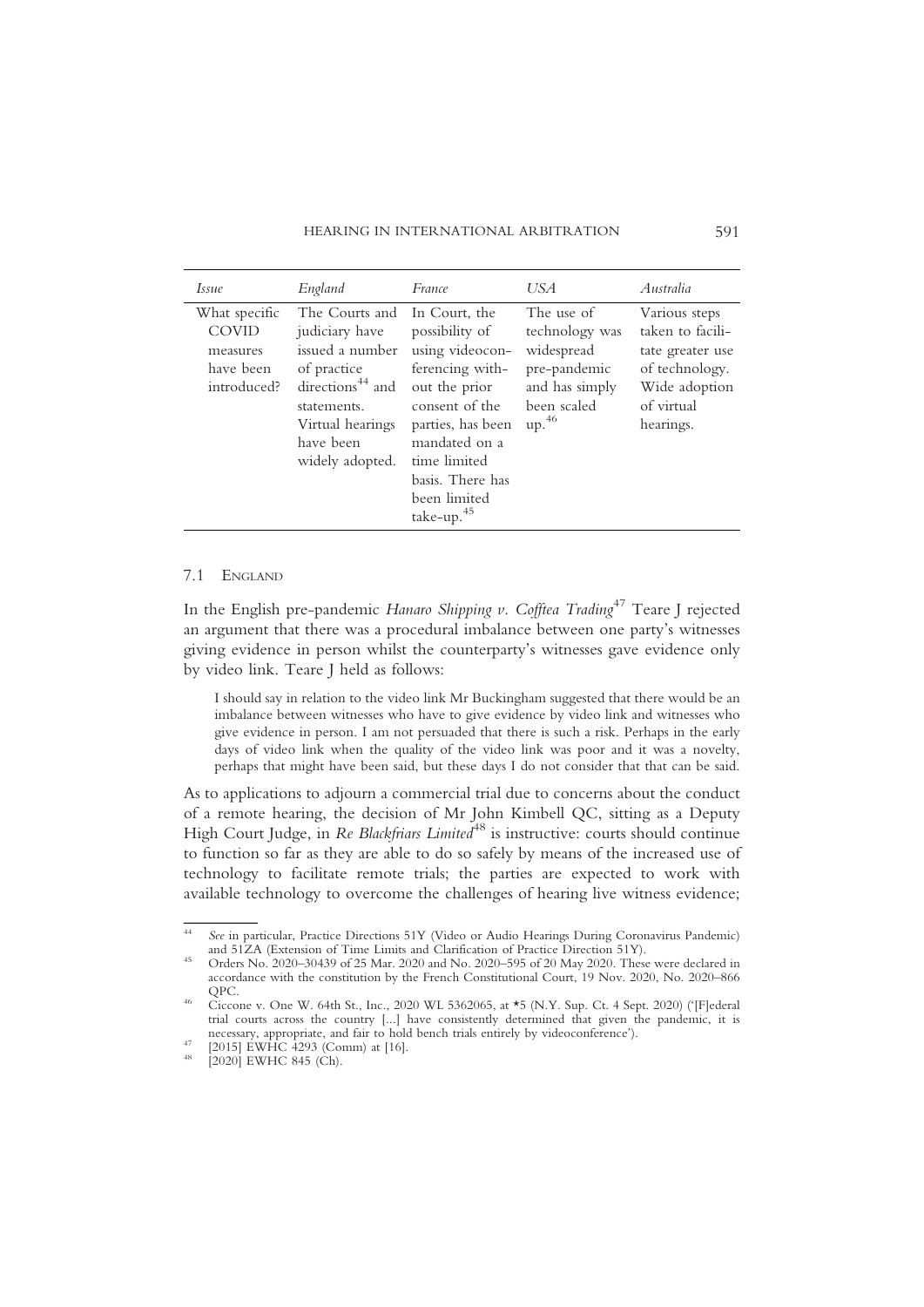and where both sides are well-resourced, there is no potential unfairness due to the challenges of a remote hearing.

In SC (A Child) v. University Hospital Southampton NHS Foundation Trust (Rev  $2)^{49}$  the Claimant applied to adjourn a clinical negligence trial, involving expert witness evidence, which they said could not be fairly conducted remotely. Johnson J considered that the hearing could be conducted fairly, because all parties were legally represented and were able to access and utilise the technology necessary to conduct the hearing. His view was that there was no reason to think that the disadvantages of having a remote hearing would have an unequal impact on the parties. However, Johnson J held that even though a remote hearing could be conducted fairly, it was undesirable to do so having regard to the likely length of hearing, the nature of the issues, the volume of written material and the complexity of the lay and expert evidence. He noted that (a) a hearing that is wholly remote lacks many of the features and benefits of a hearing that takes place in court; (b) the solemnity, formality and focus of the courtroom is not easily replicated by a remote hearing; (c) the complex multi-layered human communications and observations that take place during a substantial witness trial are significantly impeded when the hearing is conducted remotely; and (d) a video-conference is necessarily two-dimensional and permissive only of bilateral communication and observation.

# 7.2 BILTA (UK) LTD (IN LIQUIDATION) V. SVS SECURITIES PLC<sup>50</sup>

Marcus Smith J refused to adjourn the trial (for a second time in the pandemic) of a dishonest assistance claim, notwithstanding that the Defendant's witnesses had expressed a strong reluctance to attend court given a worsening state of the pandemic. The court set out sufficiently robust case-management directions to assuage concerns about contracting COVID-19 through attending court. Alternatively, a fair process could be achieved by receiving the witnesses' evidence remotely. The level of detail that the Court went into is instructive. The trial would be subject to extremely tight case-management directions.<sup>51</sup>

<sup>&</sup>lt;sup>49</sup> [2020] EWHC 1445 (QB).<br><sup>50</sup> [2021] EWHC 36 (Ch).<br><sup>51</sup> Including that a 'supercourt' (a large court room) would be allocated (at least forty-eight hours before the trial start date) to maximise social distancing space, and it would not be used for any other purpose for the duration of the trial; the hearing would be a hybrid of an in-person and remote hearing; not all of the members of the parties' legal teams would be physically present in court, and numbers present in general would be strictly limited, particularly when the witnesses gave evidence; the witness box would be in a remote zone within the court, as far removed from other persons as possible; there would be a much more detailed trial timetable than normal; witnesses would be given specific start times for their evidence, which would be adhered to; steps would be taken to ensure that participants, in particular the witnesses, accessed and left the court building without interaction with other people;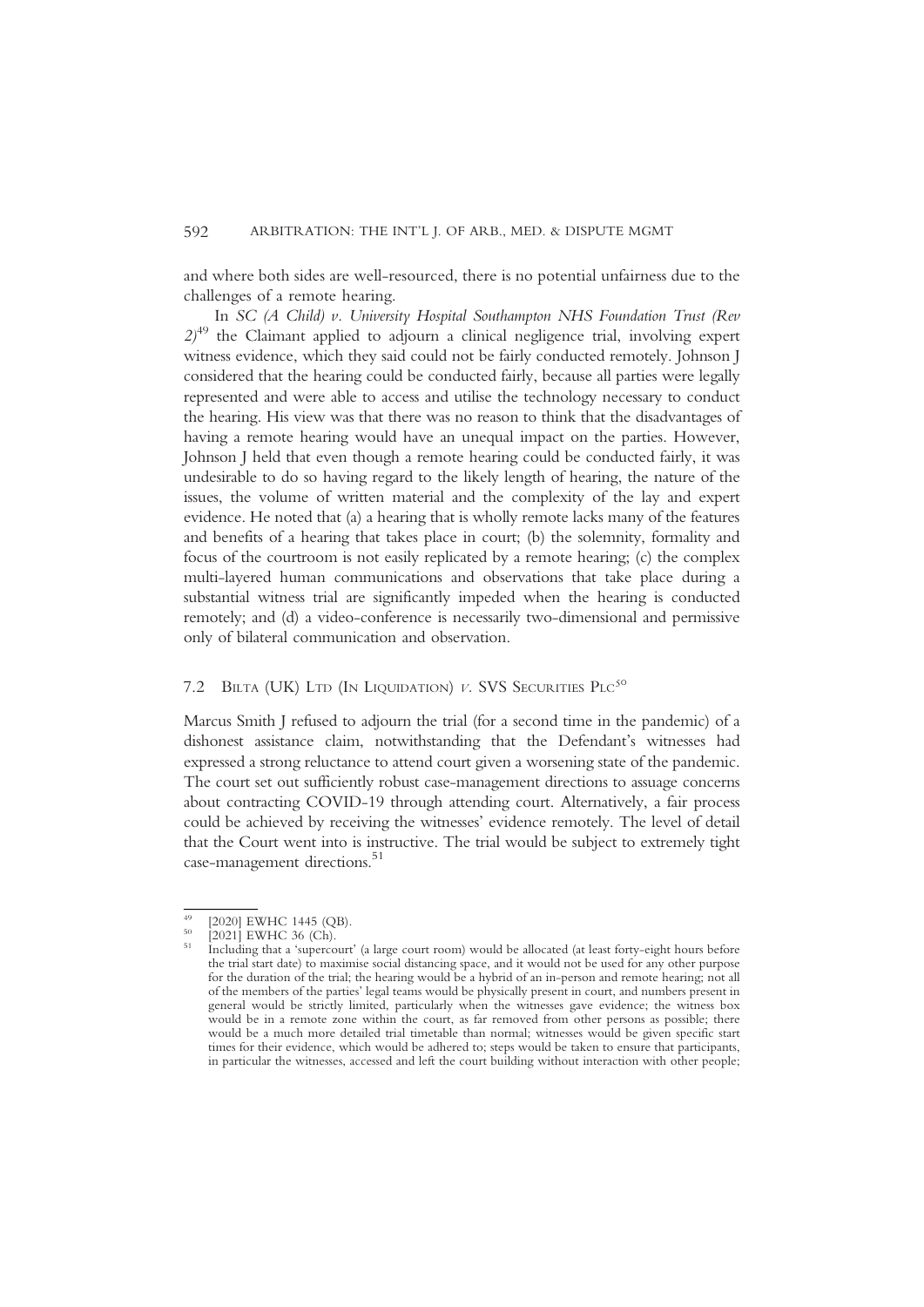# 8 AUSTRALIA

# 8.1 CAPIC V. FORD MOTOR COMPANY OF AUSTRALIA LIMITED<sup>52</sup>

Ford Motor Company of Australia Limited applied to adjourn a six-week trial, citing technological limitations, physical separation of legal teams, document management issues, and difficulty in briefing and cross-examining witnesses.

The Court refused the adjournment and held that technology difficulties could be resolved effectively, legal teams could communicate over instant messaging platforms (such as WhatsApp), document management could be facilitated by the use of digital court books and services such as Dropbox, and the briefing and cross-examination of witnesses and the preparation of joint reports over virtual platforms, although challenging, time-consuming and expensive was 'not unjust or unfair'. An adjournment of the trial because of COVID-19 would be for an indefinite period and, as the case had been pending for years, it was in the interests of the administration of justice that the proceeding should be resolved if possible.

## 8.2 ASCOT VALE SELF STORAGE PTY LTD V. NOM DE PLUME NOMINEES PTY LTD<sup>53</sup>

The Claimant submitted that it would be 'inapt' for a witness' dishonesty to be tried by video link in the COVID-19 environment, relying upon the David Quince v Annabelle Quince (summarised below). However, the Court did not accept that case to be authority for the proposition that a trial by video link should not proceed where there is a question of credit to be tried. Whether video link trials are appropriate is to be determined on a case-by-case basis. The Court was not satisfied that the proceeding could not be 'fairly and properly conducted' where it is necessary for the trial to occur by video link.

# 8.3 DAVID QUINCE V. ANNABELLE QUINCE AND ANOR<sup>54</sup>

The Claimant sought to vacate the trial hearing, claiming that it would be unfair if the trial were to occur by video-link. The Claimant's counsel sought to crossexamine the Defendant in a conventional setting, claiming that the Defendant's

the usual court hours would be adjusted as necessary; and car parking spaces would be procured for witnesses wishing to drive to court.

<sup>52 [2020]</sup> FCA 486. See also other cases where an adjournment was denied: JKC Australia LNG v. CH2M Hill Companies Ltd [2020] WASCA 38; ASIC v. GetSwift Limited [2020] FCA 504; McDougall v. Nominal Defendant [2020] NSWDC 194. <sup>53</sup> [2020] VSC 242. <sup>54</sup> [2020] NSWSC 326.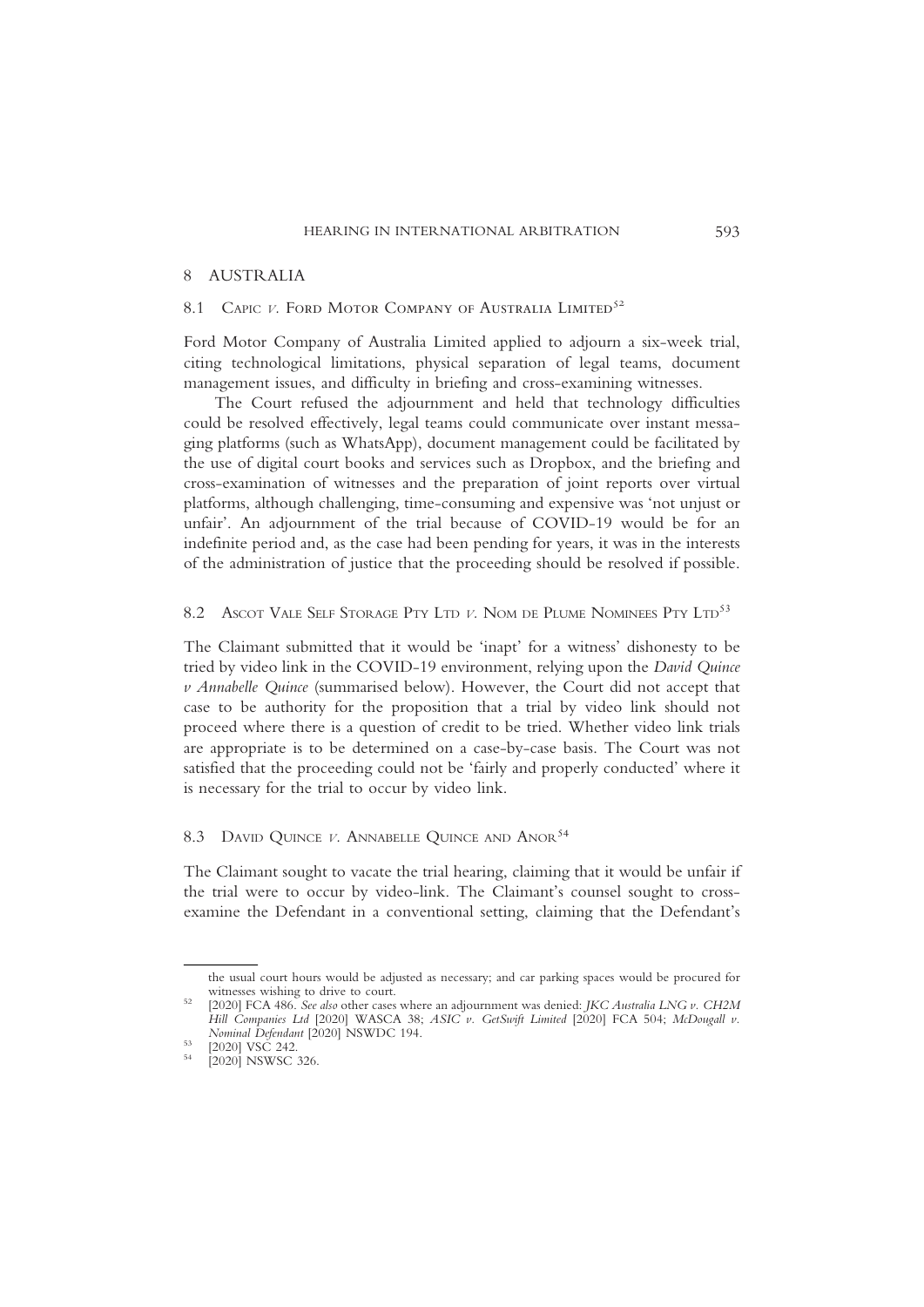demeanour in the atmosphere of a trial concerning allegations of fraud with no supporting documentary evidence, would be crucial to assessing her credibility.

The Court allowed the adjournment and held that given the allegation of fraud (and without making a general finding), unfairness would arise for both parties if the trial were conducted by video-link, as demeanour plays a significant role in the establishment of serious allegations of this nature where there is limited corroborative material.

# 8.4 MOTOROLA SOLUTIONS, INC. V. HYTERA COMMUNICATIONS CORPORATION LTD (ADIOURNMENT)<sup>55</sup>

Hytera sought an adjournment, as seven of its witnesses were located in China and were unable to attend the hearing for cross-examination. Hytera argued that Chinese procedural laws also prevented them from being cross-examined via video-conferencing whilst in China without permission from the Chinese state, which would be unobtainable before the trial date.

Motorola disputed that Chinese law operated this way but accepted that Australian courts would be unable to secure cross-examination of the witnesses. Given this difficulty, Motorola indicated that it did not require the seven witnesses for cross-examination and instead intended to rely on other evidence which contradicted those witnesses' evidence. Both parties accepted that to do so would breach the obligation on a party to put their case to an opponent's witness in crossexamination which contradicts that witness' evidence (the rule in Brown v Dunn).

Hytera submitted it would be unfair if the trial were to proceed in these circumstances because the witnesses' responses might be persuasive if the matter were tried in-person. The Court accepted that if the trial proceeded, Hytera would be exposed to the risk that the Court may not be presented with potentially 'exculpatory material'.

In ordering that the hearing be vacated, the Court expressed uneasiness about commencing a hearing in which one possible outcome was the jettisoning of an important principle of cross-examination, which might result in a mistrial.

Finally, despite concluding that the trial should not proceed, the Court rejected Hytera's submission that time zone differences and the problems of conducting a remote trial rendered the trial inappropriate to proceed. Citing the decision in Capic  $\nu$  Ford, the Court did not accept that those problems are insurmountable or sufficient to adjourn a hearing in most cases.

<sup>[2020]</sup> FCA 539.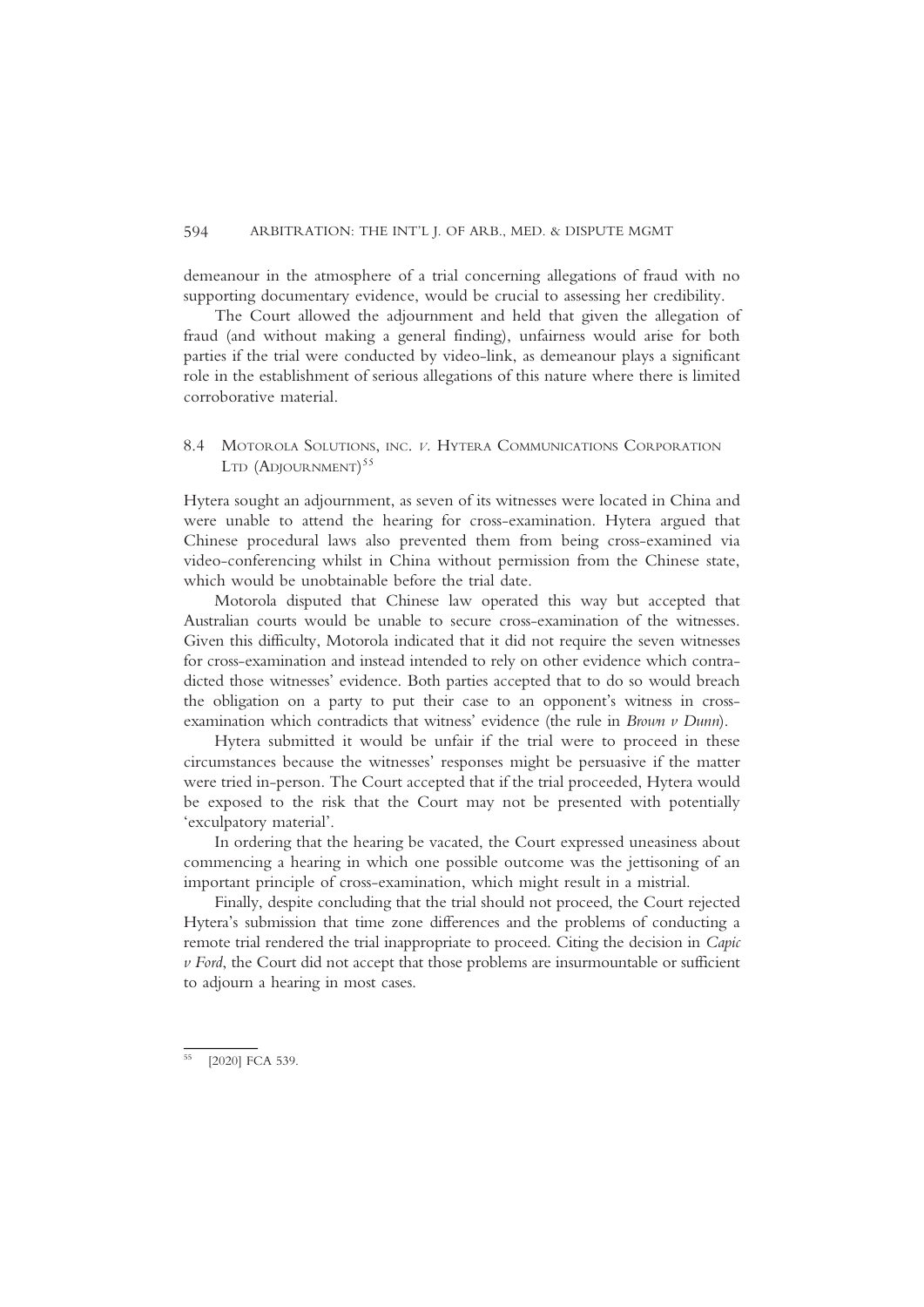#### 9 USA

# 9.1 LEGASPY V. FIN. INDUS. REGULATORY AUTH., INC..<sup>56</sup>

Two of Legaspy's clients initiated an arbitration against him under the rules of the Financial Industry Regulatory Authority (FINRA) to recover nearly USD 3 million for brokerage account losses. Pursuant to FINRA's rules, the parties signed a uniform submission agreement which provided that 'in the event a hearing is necessary, such hearing shall be held at a time and place as may be designated by the Director of FINRA' and that 'the arbitration will be conducted in accordance with the FINRA Code of Arbitration Procedure'. An evidentiary hearing was originally set for August 2020. However, due to the COVID-19 pandemic, FINRA cancelled the in-person hearing and the arbitral tribunal subsequently ordered that the hearing be conducted remotely via Zoom. Legaspy objected, arguing that a Zoom hearing was unworkable because of the complexity of the issues, the large number of witnesses and documentary exhibits, and the Claimants' need for a translator. After the tribunal overruled Legaspy's objections, Legaspy filed suit in federal court to enjoin the virtual hearing on the grounds that it breached the parties' uniform submission agreement and FINRA's Code of Arbitration Procedure and denied Legaspy due process. The court denied Legaspy's motions for a temporary restraining order and preliminary injunction, allowing the virtual arbitration to proceed.

The court held that Legaspy could not succeed on his claim for breach of the submission agreement or the FINRA Code of Arbitration because, under the Federal Arbitration Act, procedural questions are committed to the arbitrator and '[w]hether FINRA can or should conduct a hearing remotely is a question of procedure that FINRA, not this court, must decide'. Finally, the court determined that even if it could review the arbitral panel's procedural ruling mid-arbitration, the FINRA Code of Arbitration permitted the panel to order a virtual hearing.

#### 10 AUSTRIA

In a case in the Supreme Court in Austria, $57$  the applicants contended that a hearing by videoconference was unfair conduct and had led to unequal treatment of the parties. Specifically, it contended that there was no control as to what documents an examined witness was using, nor whether there was another person in the room. Moreover, there was bias as the tribunal had not made provision for the protection of witnesses against undue influence and the chosen platform (WebEx) allowed private messages through the chat function. The court rejected

<sup>56</sup> No. 20 C 4700, 2020 WL 4696818 (N.D. Ill. 13 Aug. 2020). <sup>57</sup> Docket 18 ONc 3/20s.